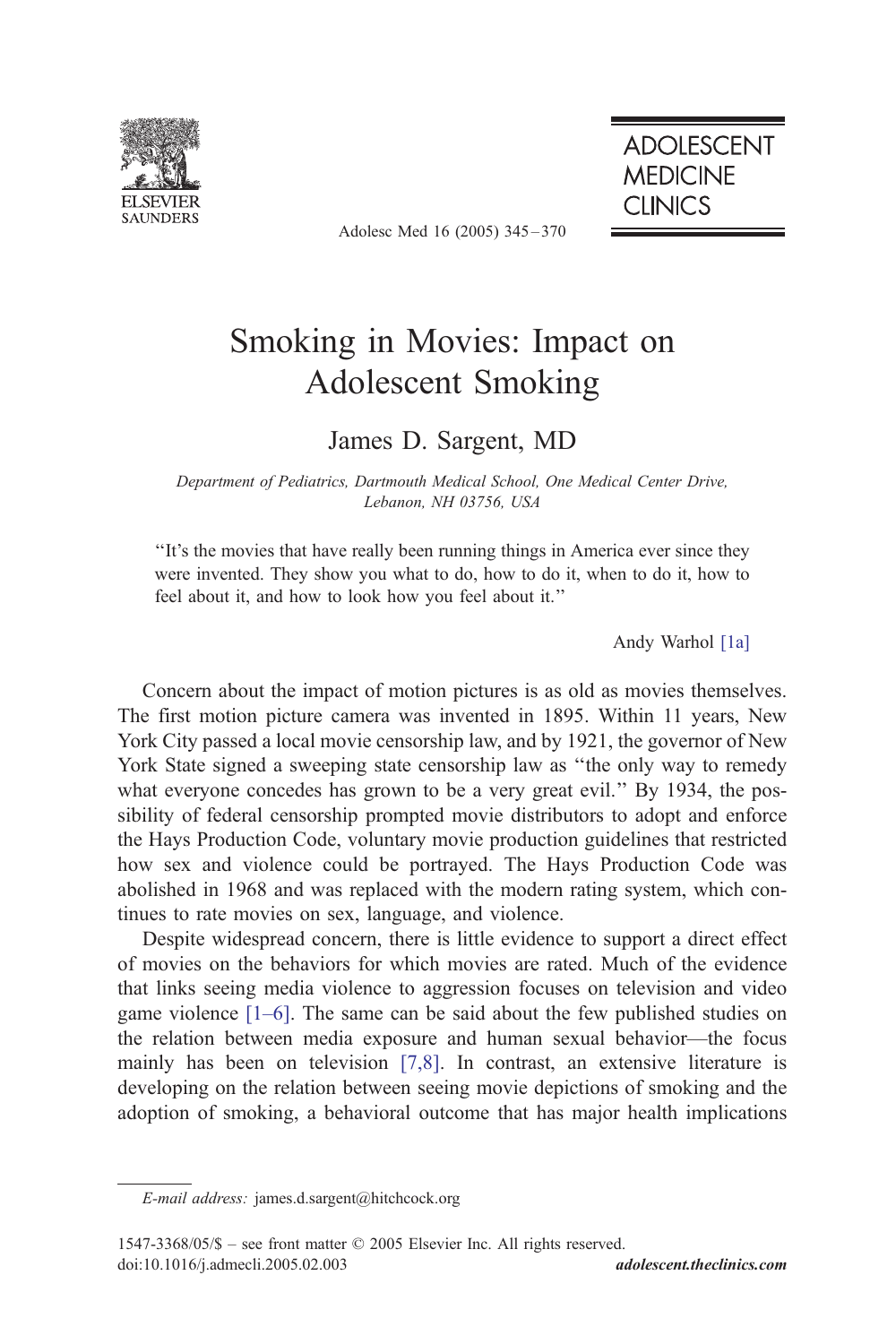and which does not figure into the movie ratings system. This article summarizes what is known about smoking in motion pictures and its relationship with adolescent smoking. Before discussing the status of current research, there is a general discussion of adolescent smoking and the theoretic basis that underlies the notion that exposure to media smoking might affect adolescent smoking.

### Adolescent smoking

The onset of tobacco use typically occurs during childhood or adolescence. Tobacco use is ascertained in populations of teens by self-report, and if assured anonymity, adolescents report tobacco use accurately and reliably [\[9\].](#page-21-0) The National Youth Tobacco Survey (NYTS) tracks tobacco use among nationally representative cross-sectional samples of U.S. adolescents. In 2002, the NYTS was administered to 26,149 students in 246 school across the United States. Table 1 shows the prevalence of ever smoking, current (past 30 days), and daily smoking among U.S. middle school and high school students. The prevalence of smoking depends on how the question is asked, and in what context the data are acquired [\[10\].](#page-21-0) Generally, researchers who study adolescents in middle school use ever smoked or current smoking as the outcome, whereas researchers who study high school students use current or daily smoking. Smoking rates for ever tried smoking do not vary much by race and gender, but prevalence for more advanced stages of smoking is substantially lower for African American adolescents.

Attitudes toward smoking predict taking up smoking in the future. Attitudes that predict smoking include positive expectancies [\[11\]](#page-21-0) and intentions to smoke [\[12–15\].](#page-21-0) Intent to smoke has been combined with resistance to peer offers to smoke to assess ''susceptibility to smoking'' among adolescent never smokers. Adolescents are susceptible if they are unable to rule out smoking definitely in the coming year or if a friend offered a cigarette. Susceptible adolescents are twice as likely to take up smoking in the future [\[16,17\].](#page-21-0)

### Heuristic model: role of media influence in adolescent smoking initiation

Heuristic models are used to summarize proposed relationships between risk factors for smoking, psychologic mediators, and smoking behavior. Sargent

| Smoking outcome       | School |      |
|-----------------------|--------|------|
|                       | Middle | High |
| Ever smoked           | 0.33   | 0.57 |
| Current (30D) smoking | 0.10   | 0.23 |
| Daily smoking         | 0.06   | 0.17 |

Prevalence of smoking by smoking outcome and school type, 2002 National Youth Tobacco Survey

Table 1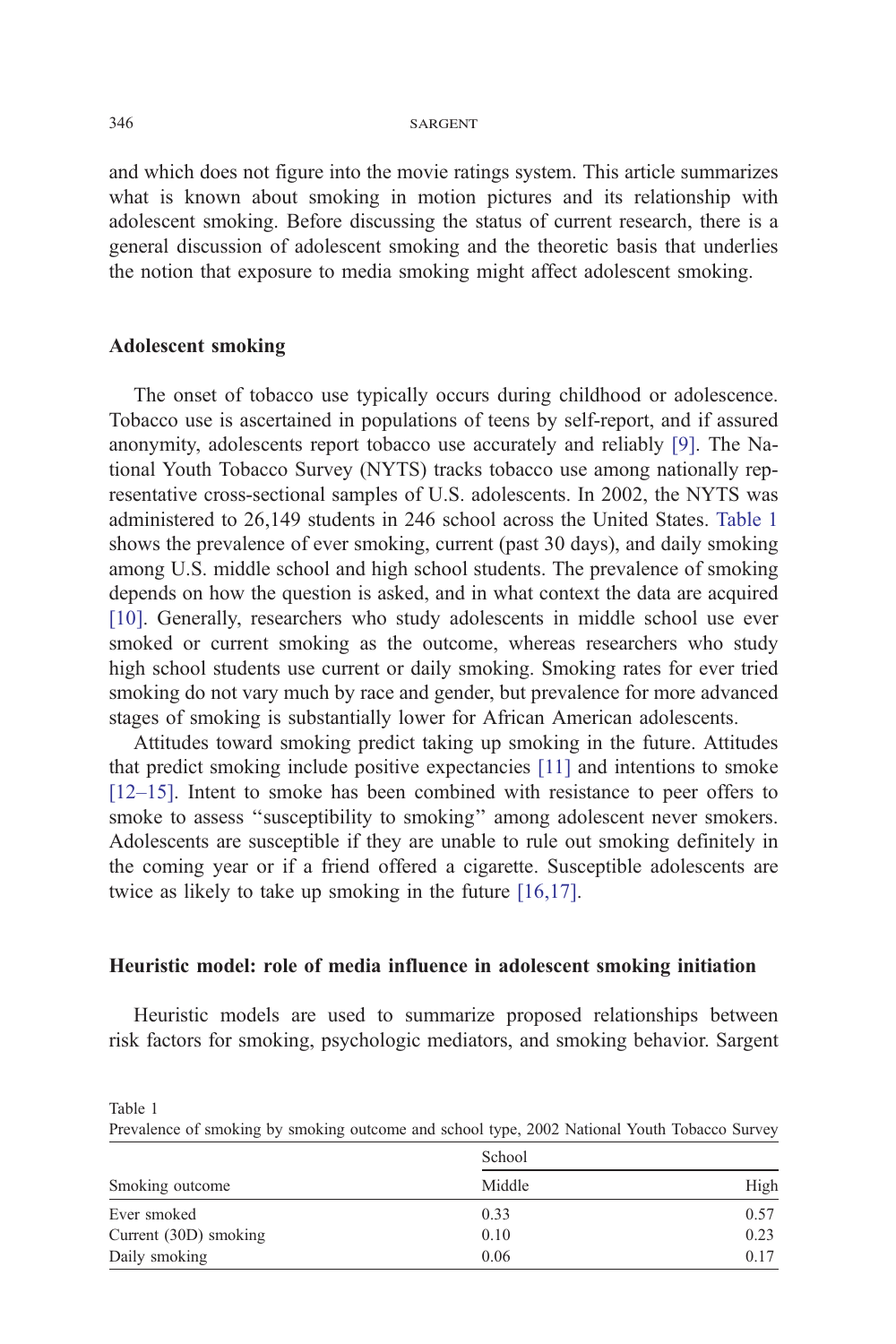et al [\[18\]](#page-21-0) proposed a heuristic model that integrates what is known about various risk factors that predict smoking initiation, including temperament; cognitive beliefs; parental involvement; and social learning factors, such as peer influence. The model considers multiple reciprocal interactions among these risk factors that lead to adolescent smoking ([Fig. 1\)](#page-3-0). The model illustrates how each of these risk factors is related to media use as well as attitudes about smoking.

Although some recent work suggests that nicotine dependence might begin early in the course of the smoking uptake process [\[19–21\],](#page-22-0) the prevailing opinion is that social influences are the primary motivating force behind adolescent experimental smoking [\[22\].](#page-22-0) Longitudinal studies suggest that adolescent smoking is an opportunistic behavior and teenagers are capable of smoking intensively at a party one night and not smoking again for an extended period. This intermittent smoking pattern is different from the adult pattern of smoking. In addition, the most established predicators of initiation and maintenance of smoking during adolescence are social factors [\[23,24\],](#page-22-0) including friend smoking [\[25\]](#page-22-0), community smoking [\[26\],](#page-22-0) exposure to tobacco advertising  $[27-35]$ , family smoking [\[23,36–38\],](#page-22-0) and parenting factors [\[39–43\].](#page-22-0) These influences are integrated best into a social-cognitive model as described by Bandura [\[44\],](#page-23-0) in which adolescents are influenced by the actions and attitudes that are expressed by role models who they see in their immediate environment.

Drawing on social learning theory, the model (see [Fig. 1\)](#page-3-0) starts with the assumption that children acquire behavioral scripts through observation of the behaviors of others in their social environment. Children imitate the behavior of their parents, peers, and other role models, especially those with whom they identify and admire. Media has been identified as an important social learning factor that influences cognitive beliefs and expectancies [\[2–6,45–52\].](#page-21-0) Media exposure has several possible influences on future tobacco use. It can lead directly to norms and beliefs that support tobacco use, such as false consensus beliefs regarding smoking norms, or it can promote it indirectly through its influence on peer affiliation. For some adolescents, watching movies is a social activity—adolescents go to the theater in groups and watch videos in the company of their friends. Thus, the development of preferences for movie stars or for specific types of entertainment does not occur in a vacuum, but is shaped by what is perceived as "cool" for the group with whom an adolescent identifies. Members of the social reference group are active coconspirators in their adoration for specific movie stars, rock stars, or even specific movies. Because of the strength of peer affiliation [\[53\],](#page-23-0) peer media preferences may affect exposure to smoking in media.

Important measurable aspects of the social and media environment and responses to these factors to be considered in entertainment research are shown (see [Fig. 1\)](#page-3-0). Just as peer media preference may influence exposure to entertainment media smoking, so may parental factors. Parents determine media expo-sure because they create and manage the home media environment [\[36,54–56\].](#page-22-0) They create the home media environment through their purchasing behavior, which determines how many TVs are in the home, how big they are, what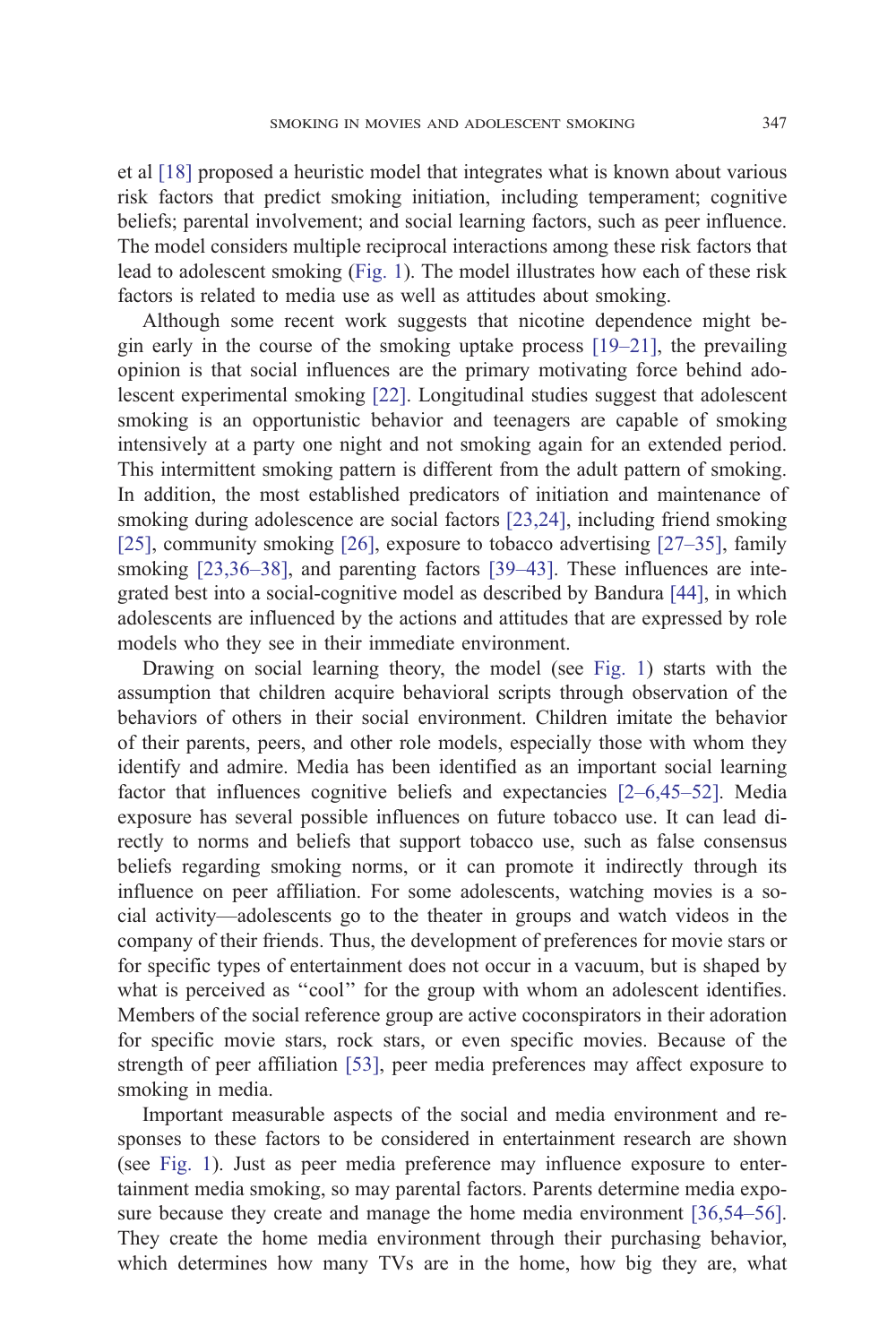<span id="page-3-0"></span>

Fig. 1. Heuristic model for the effect of media exposure on smoking initiation.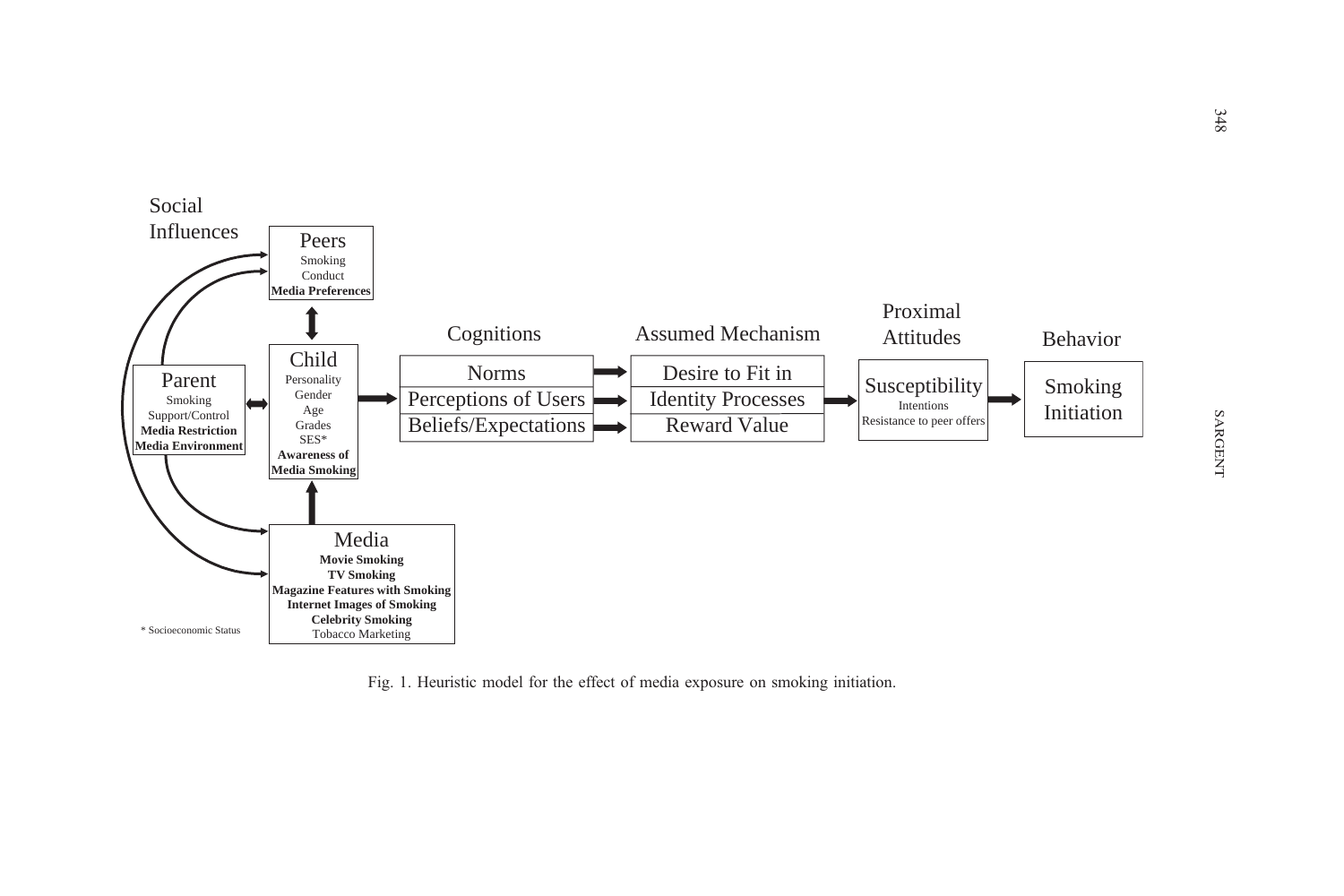channels they receive, what other entertainment hardware is connected to the television, what magazines are subscribed to, whether there is internet access, and the speed of internet access [\[57\].](#page-23-0) Parents determine the distribution pattern of home entertainment hardware (eg., whether their children have TVs in their bedrooms). This decision affects the quantity of media use and whether the media is viewed in the context of family or in isolation [\[57\].](#page-23-0) Parents also may affect exposure by setting rules about home media usage and by blocking specific media avenues or menus.

Central to the heuristic model is the idea that media and peers influence adolescent self-concept. The model indicates that in the search for identity, adolescents adopt behaviors that are consistent with the image that they wish to have for themselves and convey to others—images of persons that are acquired from their social and media environment [\[58,59\].](#page-23-0) This process leads them to select specific clothing and hairstyles; adopt idiosyncratic speech patterns; prefer certain types of music and media; and adopt certain behaviors, such as smoking. One way to measure risk prototypes in adolescents is to ask about their favorite celebrity and examine the on- and off-stage smoking status of the celebrity [\[60\].](#page-23-0)

Not all children who are exposed to role models who smoke try smoking; therefore, consideration needs to be given to other risk factors, such as temperament [\[61\]](#page-23-0) to fully explain smoking initiation. Moreover, it is important to gather data on these other factors because they are confounders that must be controlled for to gauge the independent effect of the media exposure. For example, evidence has accumulated that children who are rebellious, risk-takers, and sensation-seekers are more likely to engage in substance use [\[62,63\].](#page-23-0) In a recent longitudinal study that compared many temperamental factors, rebelliousness and risk-taking were the only characteristics of 5th grade children that were significant predictors of smoking by 12th grade [\[64\].](#page-23-0) Sensation seekers also are more likely to seek out exciting forms of media presentation [\[65\]](#page-23-0) and are more likely to associate with deviant peer groups and use alcohol, tobacco, and drugs [\[63\].](#page-23-0) High sensation–seeking, rebellious adolescents are also the children who have strained relationships and poor communication with their parents [\[66\]](#page-23-0), which, in turn, promotes greater deviant peer group association and greater use of media, including movies [\[67\].](#page-24-0) Thus, temperament influences relations with parents, peer affiliation, and exposure to media, but also has direct effects on behavior.

What is clear from the model is that several factors must be considered when examining the role that exposure to movie smoking might play in an epidemiologic study of adolescent smoking. First, one must identify a way to measure the media exposure with accuracy and precision. Next, one must choose an outcome. Outcomes can range from ever tried smoking a cigarette (a reasonable outcome in an early adolescent sample) to daily smoking (a reasonable outcome in a late adolescent or young adult sample). Social influences would be expected to predominate in a study of smoking initiation, but not necessarily in a study of daily or monthly (current) smoking, because addiction to nicotine becomes a major driving force behind the maintenance of the behavior for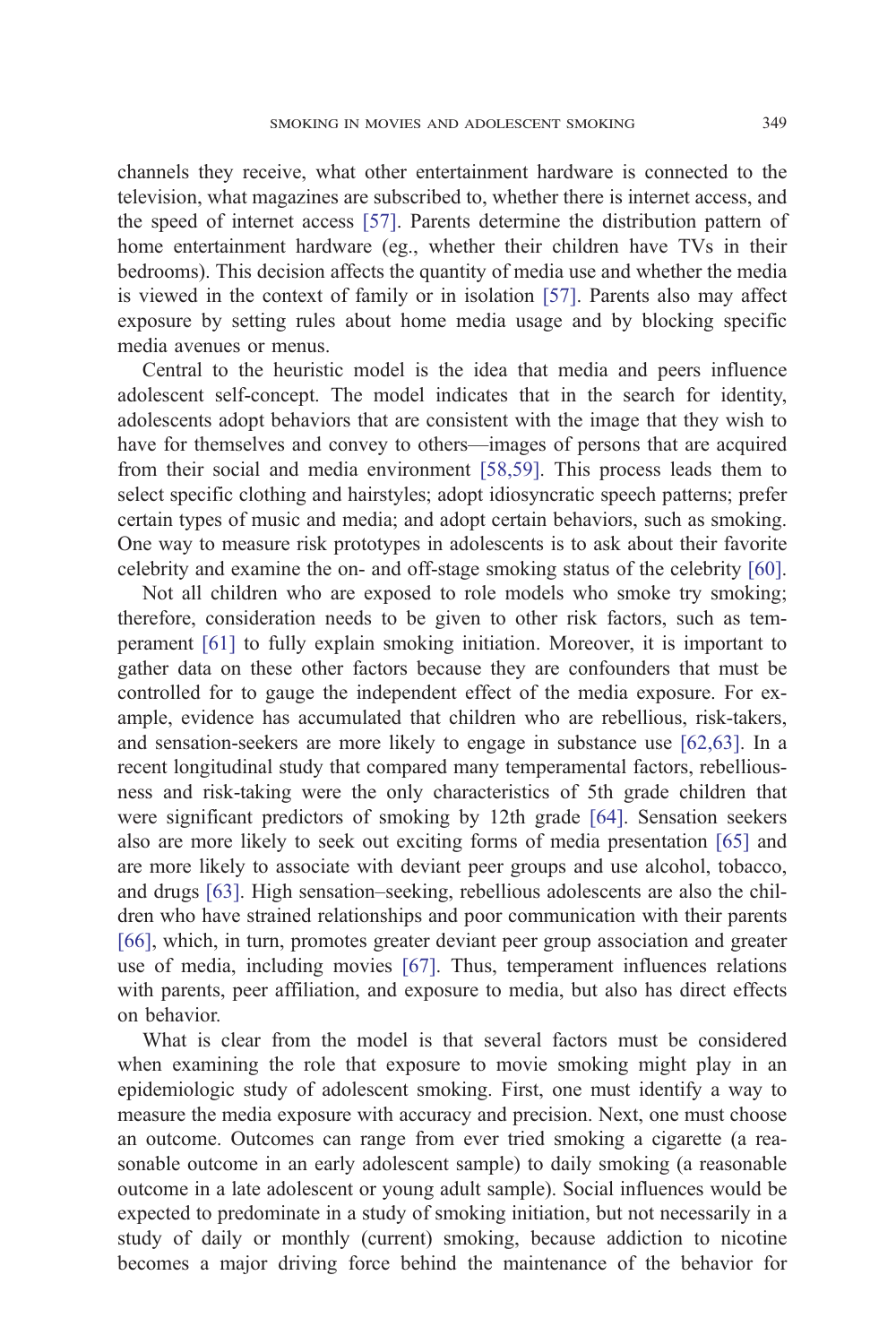more intensive smokers. Finally, one must gather information on a host of other factors that could confound the relation between the media exposure and adolescent smoking.

### Smoking in movies

There have been many studies of movie smoking using content analysis, a research method in which coders systematically count and characterize media inputs. Content analyses of top box office movies that span the past decade indicate that most (87%) movies portrayed tobacco use; however, tobacco use only accounted for a small proportion of screen time [\[68\].](#page-24-0) In 75% of movies, tobacco exposure accounted for less than 4% of total screen time. Cigarettes are the predominant form of tobacco used, followed by cigars, with little use of smokeless tobacco. Tobacco use typically increases with the ''adultness'' of the censorship rating. For example, whereas PG-13 movies contain an average of four smoking occurrences, R-rated movies contain an average of eight [\[68\].](#page-24-0) Tobacco use also varies by movie genre. It is more common in dramas than in comedies, science fiction, or child or family genres. Nonetheless, many children's films depict tobacco use. Content analyses of children's animated films that were released between 1937 and 1997 indicated that more than two thirds of the films included tobacco use [\[69\].](#page-24-0) The amount of tobacco use in movies is not associated significantly with their box office success [\[68\].](#page-24-0)

Examination of changes over the years in the frequency with which tobacco is depicted on screen highlights some discrepancies between movie portrayal of smoking and the social reality of smoking. In Dalton et al's [\[68\]](#page-24-0) content analysis of the top 25 box office hits from 1988 to 1997, there were 1400 major characters, among whom the rate of tobacco use was 0.25; this was not discordant with the prevalence of smoking among U.S. adults during that period. As shown in [Fig. 2,](#page-6-0) there was no upward or downward trend in the average number of smoking depictions in movies during this period, despite declining smoking prevalence in the U.S. population. In a sample of top box office U.S. films from 1950 to 2002, the number of smoking incidents per 5-minute interval of film declined from 10.7 per hour in 1950 to a minimum of 4.9 in 1980–1982 but increased to 10.9 in 2002 [\[70,71\].](#page-24-0) Another study found that after an initial decrease in the frequency of depicting tobacco in the 1970s and mid-1980s, the rate of depiction increased [\[72\].](#page-24-0) The depiction of smoking in children's animated films did not decrease between 1937 and 1997 [\[69\].](#page-24-0) Thus, the argument that on-screen smoking reflects social realism does not hold up in terms of trends for the rate of smoking depiction in movies in recent years, where movie content seems to be out of step with declining smoking rates in the U.S. population. These results raise questions about the role of films in amplifying the notion of smoking being widespread. It also is noteworthy that several studies observed a pattern of increased smoking depiction in the late 1980s and early 1990s; this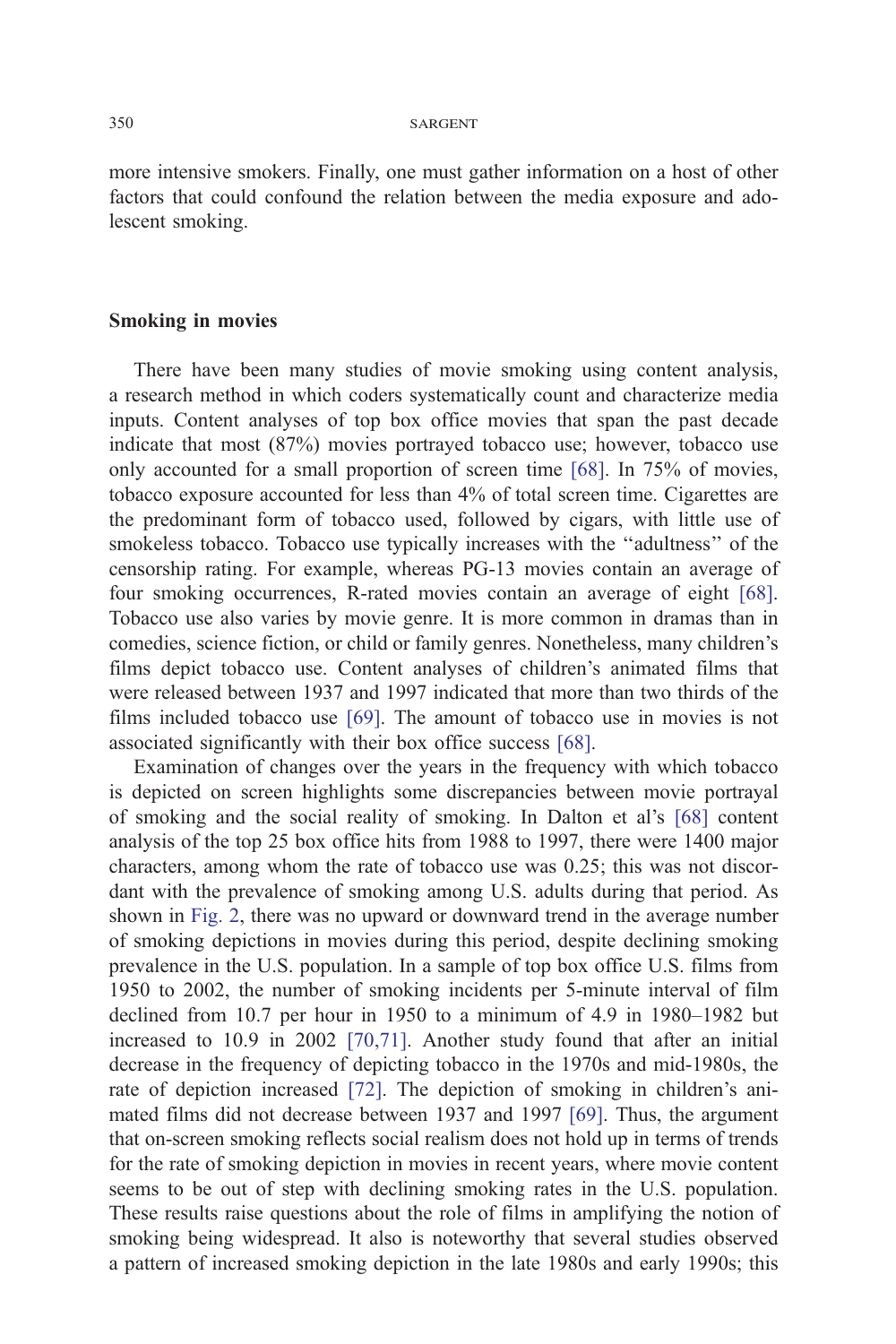<span id="page-6-0"></span>

Fig. 2. Movie tobacco use by year of release. The movie sample includes the top 25 box office hits for each year from 1988 to 1997. The content analysis counted depictions of smoking. The center line in the boxes represents median and the outer bounds of the boxes represents the interquartile range. (From Dalton MA, Tickle JJ, Sargent JD, et al. The incidence and context of tobacco use in popular movies from 1988 to 1997. Prev Med 2002;34(5):519; with permission.)

period follows the period for which there is documented evidence of paid tobacco product placement deals occurring in relation to film [\[73\].](#page-24-0)

Studies of brand appearances in movies indicate that the practice occurs frequently, despite a voluntary agreement on the part of the tobacco industry to stop paying for their brands to appear (a voluntary ban on paid product placement was incorporated into the Cigarette Advertising and Promotion Code around 1991). [Fig. 3](#page-7-0) shows an example of a cigarette brand appearance that we have defined as ''actor endorsement'', in which the lead actor ''endorses'' the brand (Kool) by using it himself and by offering it to the lead actress. In a 10-year sample of top box office films from 1988 to 1997, the most highly advertised U.S. cigarette brands accounted for the most brand appearances in the movies; there was no decline after 1991 [\[74\].](#page-24-0) Most (85%) of the films contained some tobacco use, with specific brand appearances in 28% of the total film sample. Brand appearances were as common in films that were suitable for adolescent audiences as they were in films for adult audiences. Although 27 tobacco brands were depicted in the movies that were sampled, four cigarette brands accounted for 80% of brand appearances: Marlboro (40%), Winston (17%), Lucky Strike (12%), and Camel (11%). Other content analyses of recent movies that were sampled from the late 1990s found that brand appearances for Marlboro occurred five to six times more frequently than for other tobacco brands [\[75\].](#page-24-0) The correspondence between the advertising agenda of the tobacco industry and the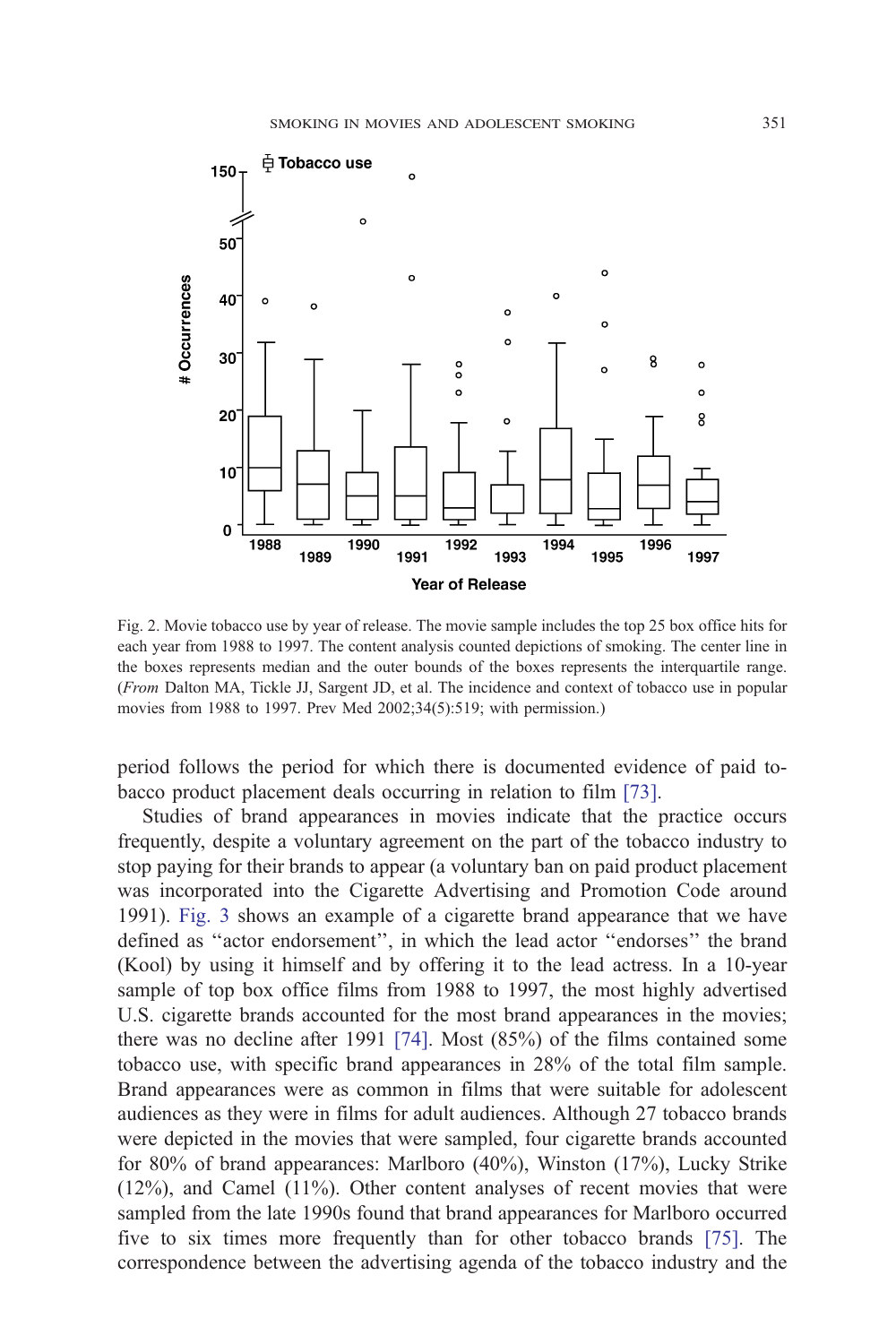<span id="page-7-0"></span>

Fig. 3. Cigarette brand appearance from the movie ''Great Expectations'' in which Ethan Hawke offers Gwyneth Paltrow Kools.

actions of the U.S. film industry—when producing internationally-distributed films—suggests that film is serving as a global advertising medium for tobacco, because approximately half of the box office receipts for these films come from overseas [\[74\].](#page-24-0)

### Measuring influence of movie smoking

Movie smoking influence has been measured in two ways. The first assessment involved ascertaining favorite movie star, which taps into the process of identity formation. Identity formation is one process by which exposure to movie smoking might exert influence on an adolescent's perceptions of smoking. Adolescents form their own identities by adopting parts of the identities of people they admire. In theory, as adolescents watch movies, they develop preferences for movie stars. After star preference is determined, adolescents seek out movies in which the star plays a role (this is the basis for the well-known effect that a leading movie star can have on box office success). One strategy of assessing movie influence, therefore, is to determine star preference for a sample of adolescents and to ask whether the screen smoking status of the star has a relation with the smoking status of the adolescent. One problem with the favorite star measure is that adolescents tend to choose a wide variety of stars; it is not feasible to ascertain smoking status on all chosen favorite stars which leads to loss of sample.

The second approach to measuring exposure to movie smoking is a twostage method that directly estimates exposure to movie smoking. The first stage involves content analysis to determine the amount of smoking contained in the movie sample of interest. Because adolescents cannot be surveyed on all movies, the second stage of this method requires special survey techniques that present the adolescent with a movie title list (the investigators included 50 titles) that has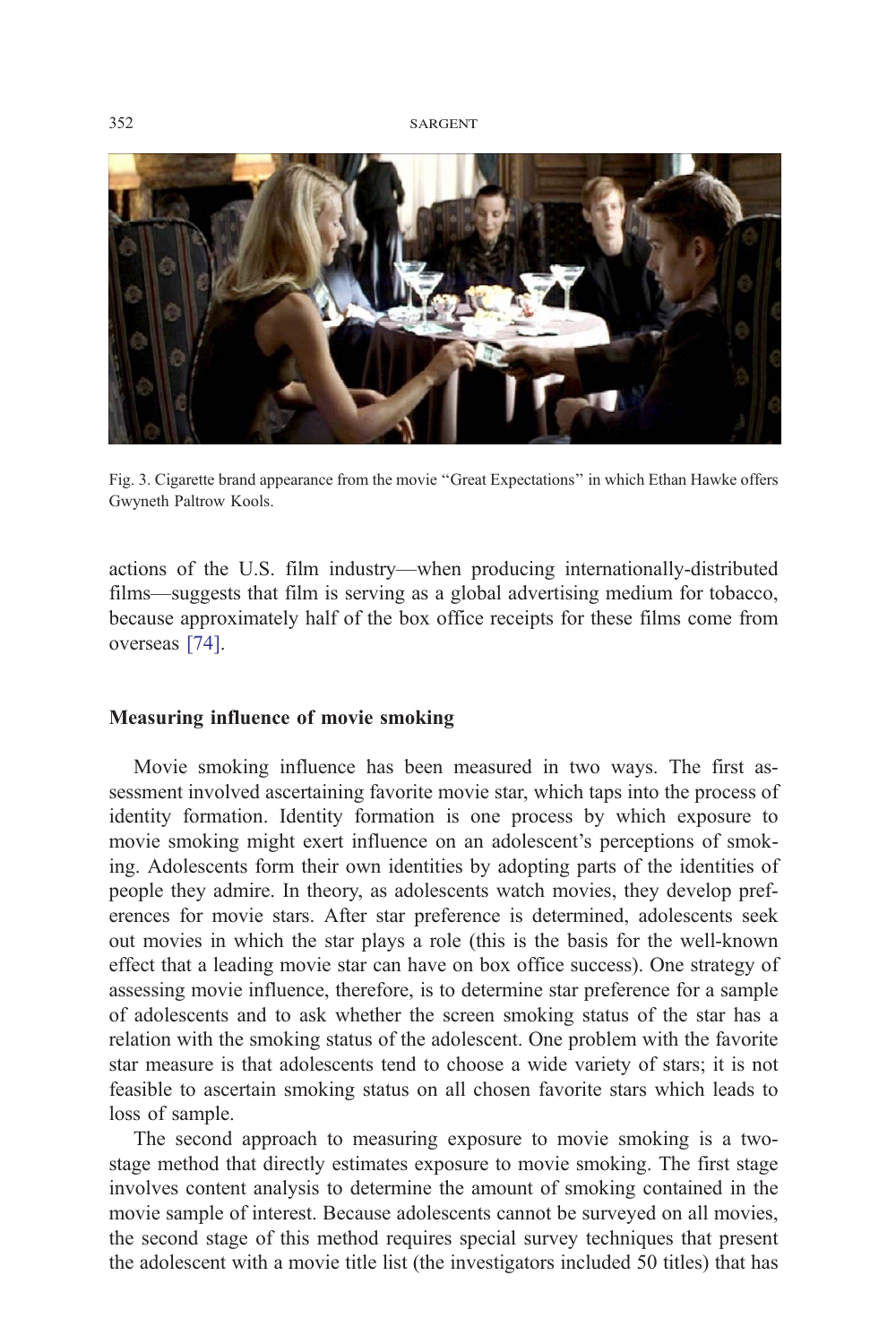been selected randomly from the larger content-analyzed sample. This direct assessment method has the advantage that exposure to movie smoking can be estimated directly and in an unbiased fashion for all adolescents in the survey sample.

### Linking exposure to movie smoking with adolescent smoking: favorite star

An association between star smoking and adolescent smoking was first reported by Distefan and colleagues [\[76\]](#page-24-0) using the California Tobacco Survey. Adolescents were asked to name their two favorite male and female actors. The researchers examined the on- and off-screen smoking behavior for the top 10 favorite male and female actors and determined if there was an association between favorite star smoking status and smoking status of the adolescent. Favorite star varied by gender (top two actors for girls were Brad Pitt and Tom Cruise; top two actors for boys were Arnold Schwarzenegger and Jim Carrey). Favorite stars differed significantly among adolescent ever and never smokers; most favorite stars of ever smokers had smoked on- and off-screen compared with favorite stars of never smokers. In a multivariate analysis, adolescent never smokers who preferred the favorite stars of adolescent ever smokers were significantly more likely to be susceptible to smoking, even after adjustment for known predictors of adolescent smoking and demographic variables; this effect was only slightly weaker than that of exposure to friends and family who smoke.

This study was followed by another study in which adolescents were asked to name their favorite movie star [\[60\].](#page-23-0) The study examined smoking status of favorite star for all stars who were chosen by five or more adolescents. Again, smoking status of favorite star was associated with the smoking status of the adolescent. For favorite stars who smoked in two previous films, the adjusted odds of smoking was 1.5; for stars who smoked in three or more previous films, the adjusted odds of smoking was 3.1. Smoking status of the star also was linked strongly with the susceptibility to smoke among the never smokers.

Distefan et al [\[77\]](#page-24-0) published a longitudinal follow-up of the initial sample of California adolescents. Adolescent never smokers who nominated a star who smoked on screen were 1.4 times more likely to take up smoking over the 4-year follow-up period, even after controlling for other baseline influences. The effect on future smoking was seen only for girls (adjusted odds ratio  $= 1.86$ ); in boys, future smoking was determined more strongly by participation in tobacco promotional campaigns. This study represents one of two longitudinal studies that linked exposure to smoking in movies and adolescent smoking.

Sargent et al [\[78\]](#page-24-0) used the direct method of assessing exposure to movie smoking to estimate lifetime exposure to movie smoking from a sample of 601 popular contemporary movies among 4919 northern New England adolescents. The subjects had seen an average of 30% of the movie sample, from which they were exposed to an average of 1160 movie smoking depictions (interquartile range 640–1970) [\[79\].](#page-24-0) [Fig. 4](#page-9-0) shows a smoothed curve for the dose-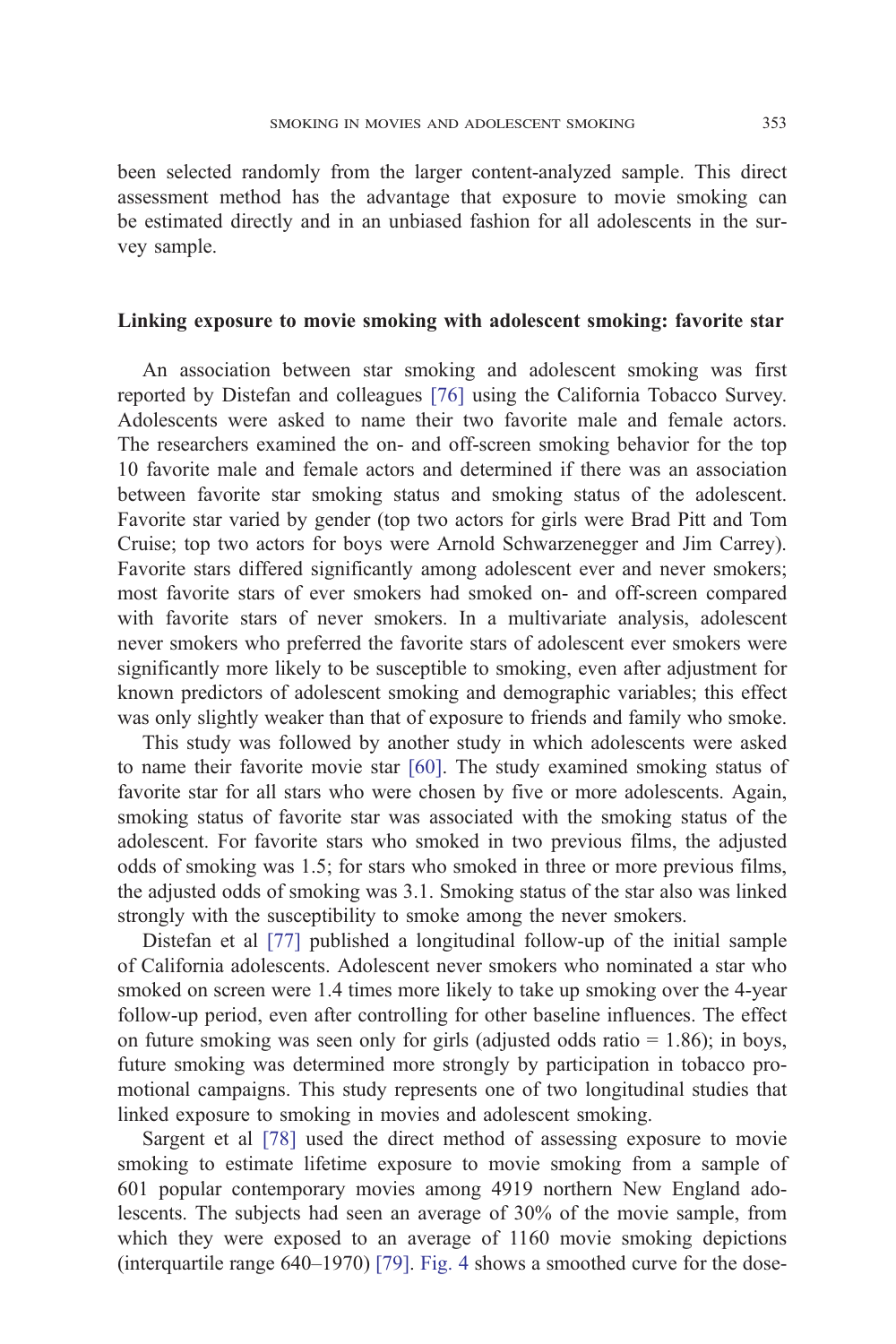<span id="page-9-0"></span>

Fig. 4. Smoothed curve showing the dose-response between exposure to movie smoking and adolescent smoking for a cross-sectional study of northern New England adolescents.

response; there was a direct linear relation between higher exposure to movie smoking and higher rate of smoking through most of the exposure range, with the dose-response flattening out past the 95th percentile of exposure. There was almost no smoking among adolescents with little exposure to movies, and smoking peaked at almost 40% above the 95th percentile. The relation between seeing movie smoking and adolescent smoking remained after controlling for a broad range of confounders [\[78\].](#page-24-0) The measure of association was the adjusted odds ratio, with the adjusted odds of trying smoking being in the range of 1.7 to 2.7 for higher quartiles of exposure compared with quartile 1.

The relation between exposure to movie smoking and attitudes toward smoking was also assessed for the northern New England sample [\[18\].](#page-21-0) Exposure to movie smoking was associated with susceptibility to smoking, an indexed measure of positive expectations for smoking, and normative beliefs about adult smoking. The measure of association was the adjusted odds ratio; ranges (for the three higher quartiles) for the effect size for the association with exposure to movie smoking was 1.2 to 1.7 for susceptibility to smoking, 1.2 to 1.4 for the endorsement of adult smoking as normative, and 1.2 to 1.4 for the endorsement of positive smoking expectations. Consistent with content analysis, which showed that adolescent movie characters are depicted rarely as smokers in movies [\[68\],](#page-24-0) exposure to movie smoking was not associated with normative beliefs about peer smoking. This finding was consistent with the predominantly adult-nature of smoking depictions in movies. This study suggests that exposure to movie smoking shapes attitudes toward smoking before the initiation of the behavior.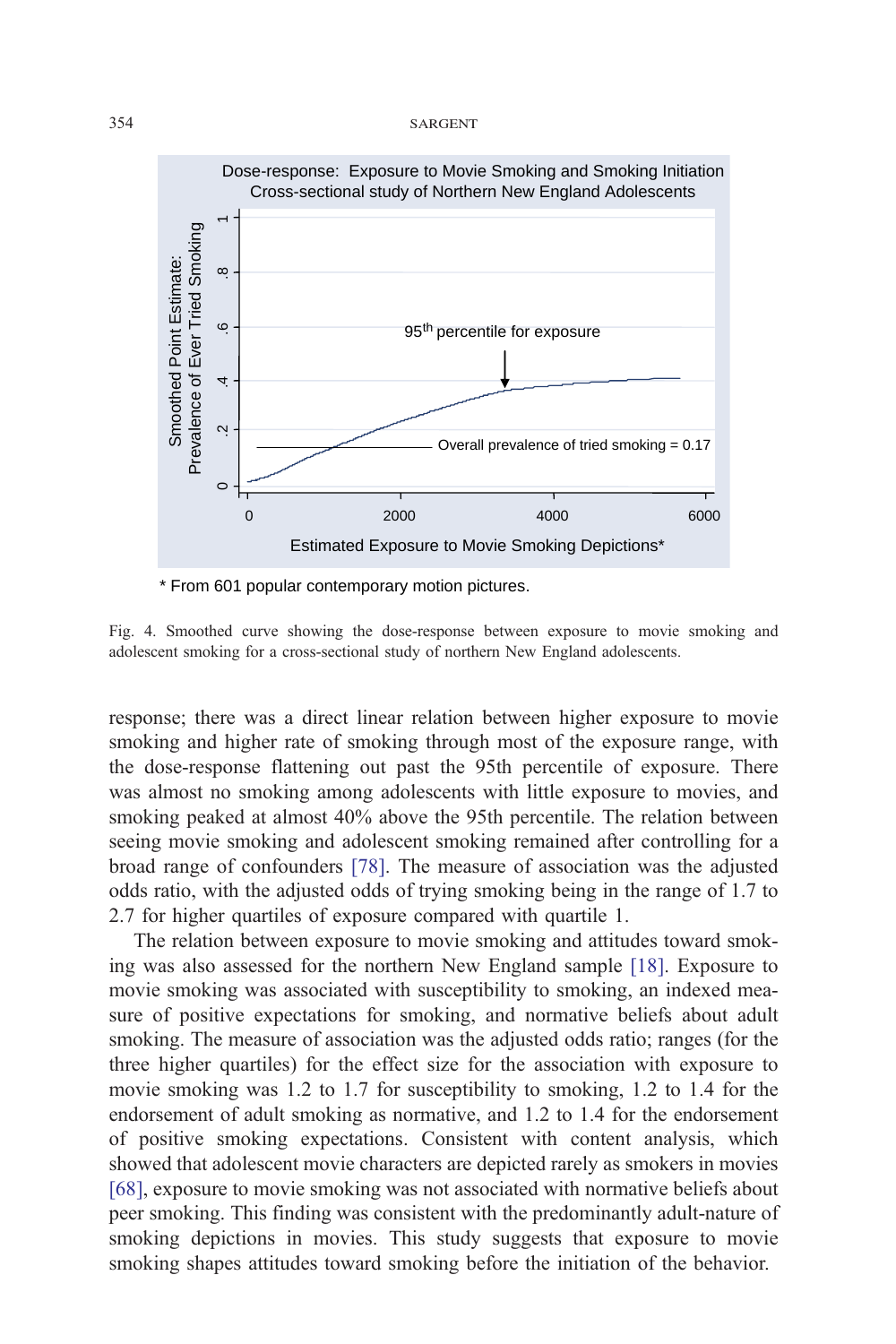Initiation of smoking also was determined for never smokers in the study of northern New England adolescents in which exposure to movie smoking was estimated directly [\[80\].](#page-24-0) A smoothed curve is shown for the dose-response (see Fig. 5); as shown in the cross-sectional sample, there is a direct linear relation between higher exposure to movie smoking and higher rate of smoking through most of the exposure range. The dose-response flattens out past the 95th percentile of exposure. Smoking during follow-up was almost nil for adolescents with minimal exposure to movie smoking at baseline and approached 20% for adolescents in the highest exposure range. The effect persisted when controlling for a large set of covariates, including other social influences, advertising influences, personality characteristics (eg, rebelliousness), and parenting style. The effect size, measured as adjusted relative risk with baseline movie exposure categorized into quartiles, ranged from 2.0 to 2.7. This study provides the strongest epidemiologic evidence of a link between exposure to movie smoking and adolescent smoking. It is notable that the estimates of the effect of seeing movie smoking on smoking initiation in both longitudinal studies were almost identical to estimates that were obtained for the cross-sectional samples. This suggests that continued exposure to movie smoking and its effect on adolescent smoking persists over time.

Several experimental studies have been published in which the investigators attempted to control exposure to movie smoking and analyze short-term effects on attitudes [\[81–83\].](#page-24-0) Of these, the Pechmann and Shih [\[81\]](#page-24-0) study is notable in



\* From 601 popular contemporary motion pictures.

Fig. 5. Smoothed curve showing the dose-response between exposure to movie smoking and adolescent smoking incidence for a longitudinal study of northern New England adolescents who were never smokers at baseline.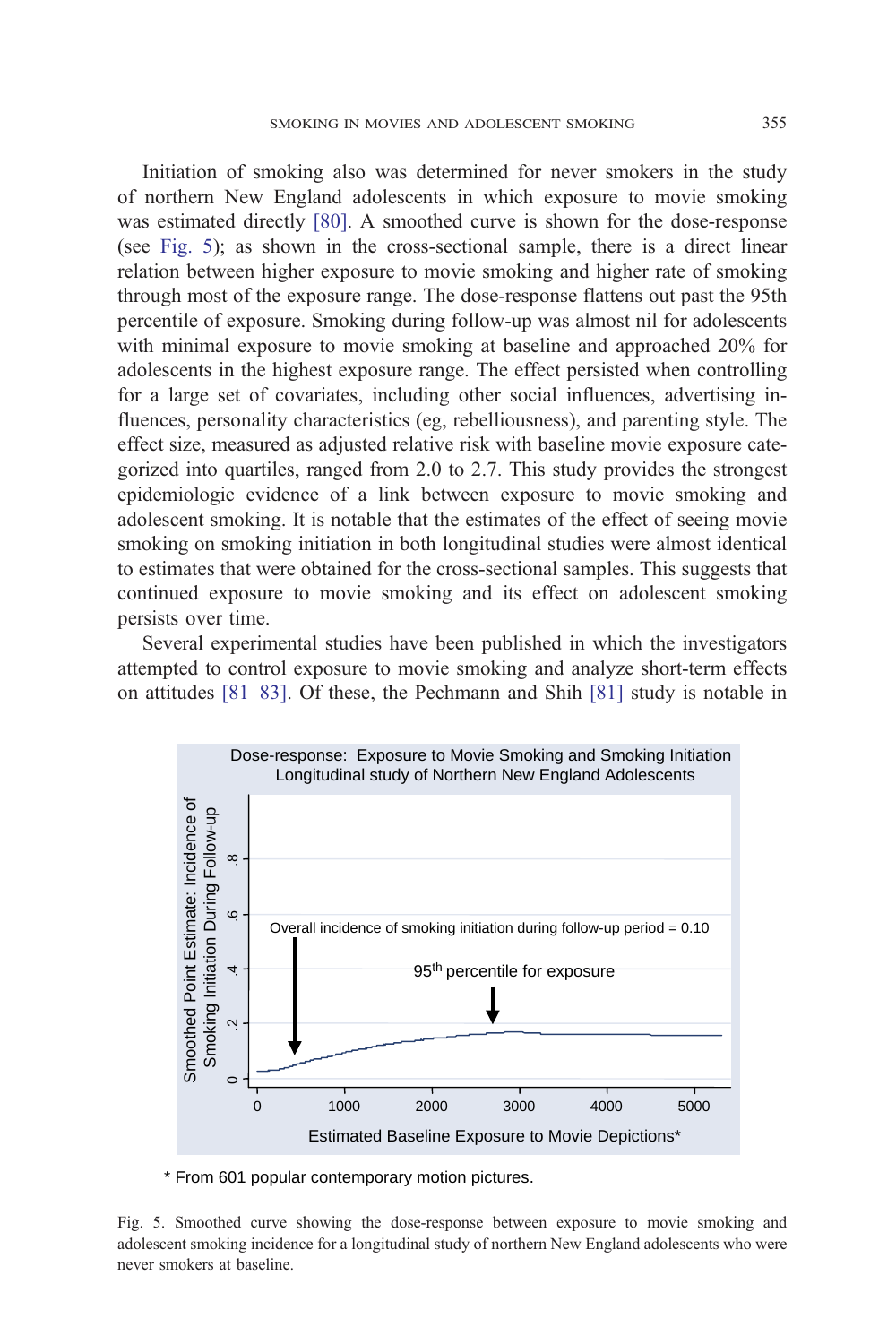that it studied attitudes among adolescents and used a movie that had been edited to remove smoking (without greatly altering content) as a control exposure. The investigators found that viewing movie scenes that depicted smoking evoked higher levels of positive arousal than viewing similar scenes without smoking. Despite the effects of smoking on viewers' emotional arousal, Pechmann and Shih found that teenagers' ratings of a movie's action or storyline or their willingness to recommend the movie to friends were no different for the edited version of the movie that excluded footage of smoking. This finding is of relevance to filmmakers; it suggests that excluding smoking from films should not detract from their overall appeal. Pechmann and Shih also found that adolescents who viewed the movie with smoking were more likely to intend to smoke in the future. Also, the showing of an antismoking advertisement before viewing a movie that depicted smoking blunted the effect of the smoking on attitudes. This finding implies that rolling antismoking trailers before movies with smoking could modify the effect of prosmoking movie depictions on smoking behavior.

### Parenting, movie smoking exposure, and adolescent smoking

One of the biggest concerns that was expressed by pediatric audiences to the research noted above involves the confounding influence of parenting style. Pediatricians observe the impact of parenting practices on children and adolescents as they follow them over time. For clinicians, it is difficult to believe that higher exposure to movie smoking is not somehow entangled inextricably with how parents raise their children. Do children who are exposed highly to media have neglectful parents?

The population-based studies by Sargent et al [\[18,78\]](#page-21-0) and Dalton et al [\[80\]](#page-24-0) controlled for a general measure of parenting style by using the authoritative parenting construct [\[84–86\].](#page-24-0) Authoritative parenting measures assess two domains: parental ability to respond and empathize (termed responsiveness), and parental ability to set limits and monitor (termed demandingness). A self-report measure for young children (with respect to parenting by their mothers) with good validity was developed by Jackson et al [\[41\].](#page-22-0) In one article, Sargent and colleagues [\[79\]](#page-24-0) showed that parenting style was not linked strongly with exposure to movie smoking. In other articles, Sargent et al [\[18,79\]](#page-21-0) and Dalton and colleagues [\[81\]](#page-24-0) showed that the association between exposure to movie smoking and smoking initiation remained, even after controlling for parenting style.

[Table 2](#page-12-0) and [Fig. 6,](#page-12-0) derived from data on the sample of 4910 northern New England adolescents for whom authoritative parenting style categories were determined and whose exposure to movie smoking has been described [\[79\],](#page-24-0) illustrate this point. Using response indexes for responsiveness and demandingness, children's mothers were classified into the following categories: authoritative, authoritarian, indulgent, and neglectful. The prevalence of ever tried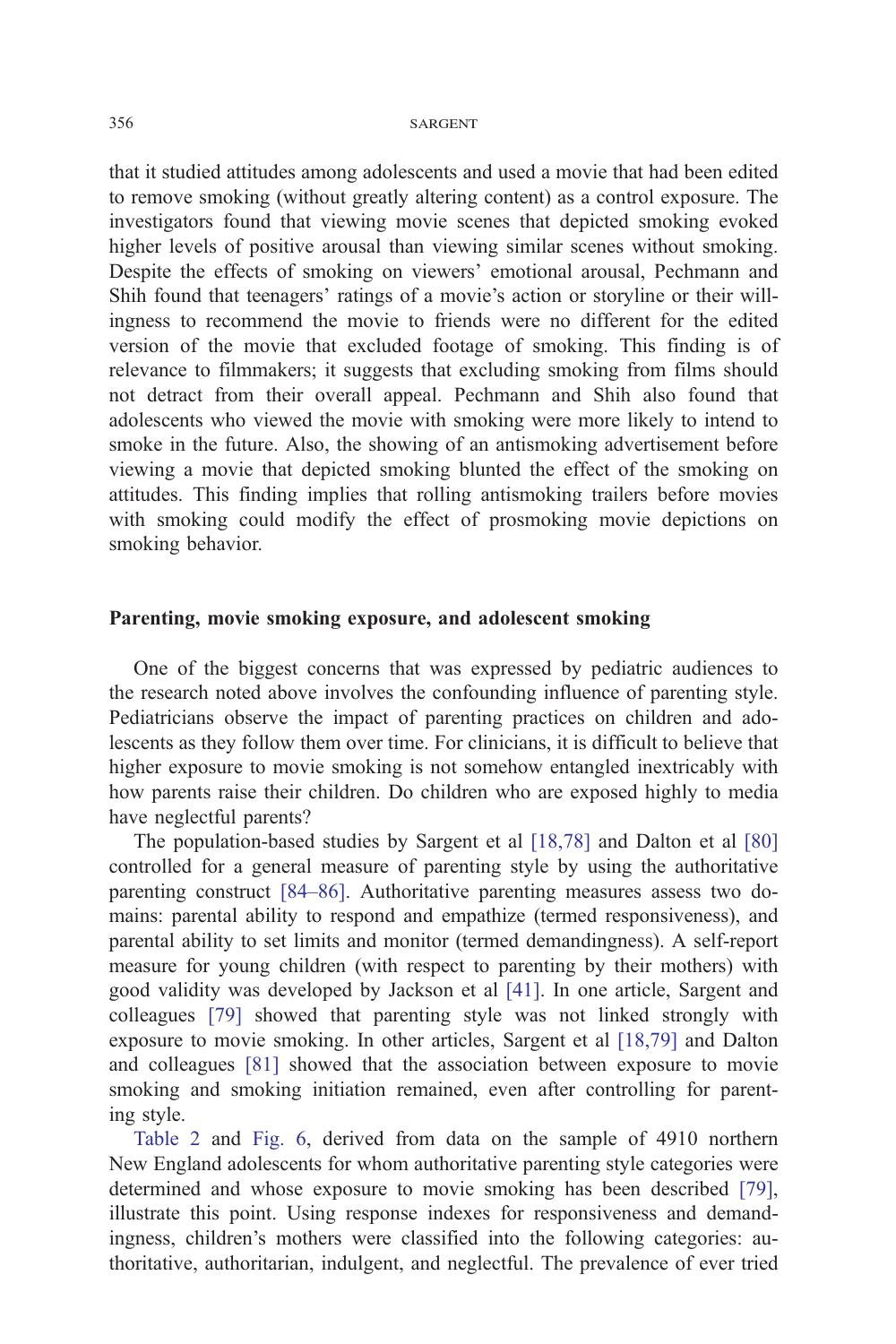|                | Demandingness                 |                    |  |
|----------------|-------------------------------|--------------------|--|
|                | High                          | Low                |  |
| Responsiveness | Category (smoking prevalence) |                    |  |
| High           | Authoritative (0.11)          | Indulgent $(0.15)$ |  |
| Low            | Authoritarian (0.20)          | Neglectful (0.29)  |  |

<span id="page-12-0"></span>Table 2 Parenting style categories and prevalence of smoking initiation

smoking was lowest among adolescents who categorized their mothers as authoritative, highest for those who saw their mothers as neglectful, and somewhere in between for the intermediate categories of parenting style.

The relationship between exposure to higher levels of movie smoking (exposure is classified into quartiles) and smoking initiation, as stratified by parenting style, is shown (see Fig. 6). The effect of parenting style is represented by the vertical distance between each of the dose-response curves; the effect of exposure to movie smoking is represented by the slope of each line. As illustrated in Fig. 6, both variables seem to have an impact, but even after accounting for parenting style, the relationship between exposure to movie smoking and adolescent smoking is strong—so strong that children with authoritative mothers in (movie smoking exposure) quartile 4 smoke at higher rates than children with neglectful mothers in quartile 1.

Another area of parenting that is associated strongly with smoking has been identified; it involves parenting practices that are directed at media restriction. In surveys, adolescents were asked the following question, ''How often do your parents allow you to watch movies that are rated 'R'''? (never, once in a while, sometimes, all the time). This single-item query was associated strongly with exposure to movie smoking, independent of parenting style [\[79\],](#page-24-0)



Fig. 6. Relationship between higher exposure to movie smoking and smoking prevalence, stratified by parenting style. Parenting style was determined based on how adolescents rated their mothers on responsiveness and demandingness. Authoritative  $= +$  responsive,  $+$  demanding; indulgent  $= +$ responsive,  $-$  demanding; authoritarian  $=$   $-$  responsive,  $+$  demanding; neglectful  $=$   $-$  responsive,  $$ demanding, where  $+$  = upper tercile and  $-$  = lower tercile.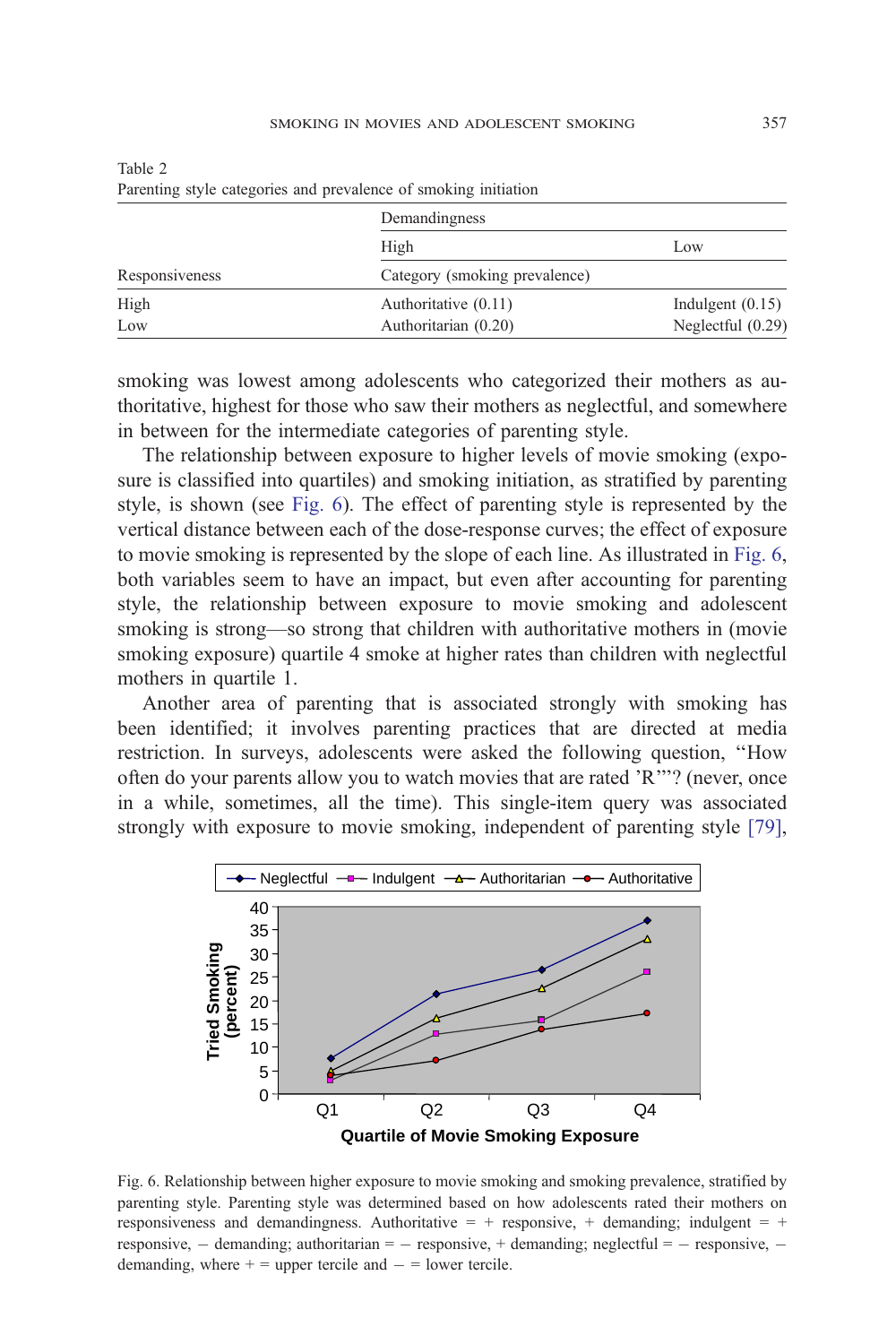

Fig. 7. Effect of changes in parental R-movie restrictions (and friend smoking) on trying smoking. Adjusted for age, sex, parent education, school, friend smoking, sibling smoking, parent smoking, receptivity to tobacco promotions, school performance, sensation seeking, rebelliousness, self esteem, maternal support, maternal control, and parental disapproval of smoking. (Courtesy of the American Academy of Pediatrics, Elk Grove Village, IL.)

and was associated strongly with adolescent smoking and adolescent drinking [\[87\].](#page-24-0) Moreover, among baseline never smokers, this measure predicted smoking in the future (Fig. 7) [\[88\].](#page-24-0) The prospective study followed adolescents through the middle school years and showed that some parents maintain or even tighten restriction on viewing R-rated movies during this period. Tightening of restriction is associated with lower rates of smoking initiation, and loosening of restriction is associated with higher rates of smoking initiation (see [Fig. 7\)](#page-12-0).

### Policy interventions: SmokeFreeMovies

SmokeFreeMovies is a public health campaign that is headed by Stanton Glantz and run out of the University of California at San Francisco (http://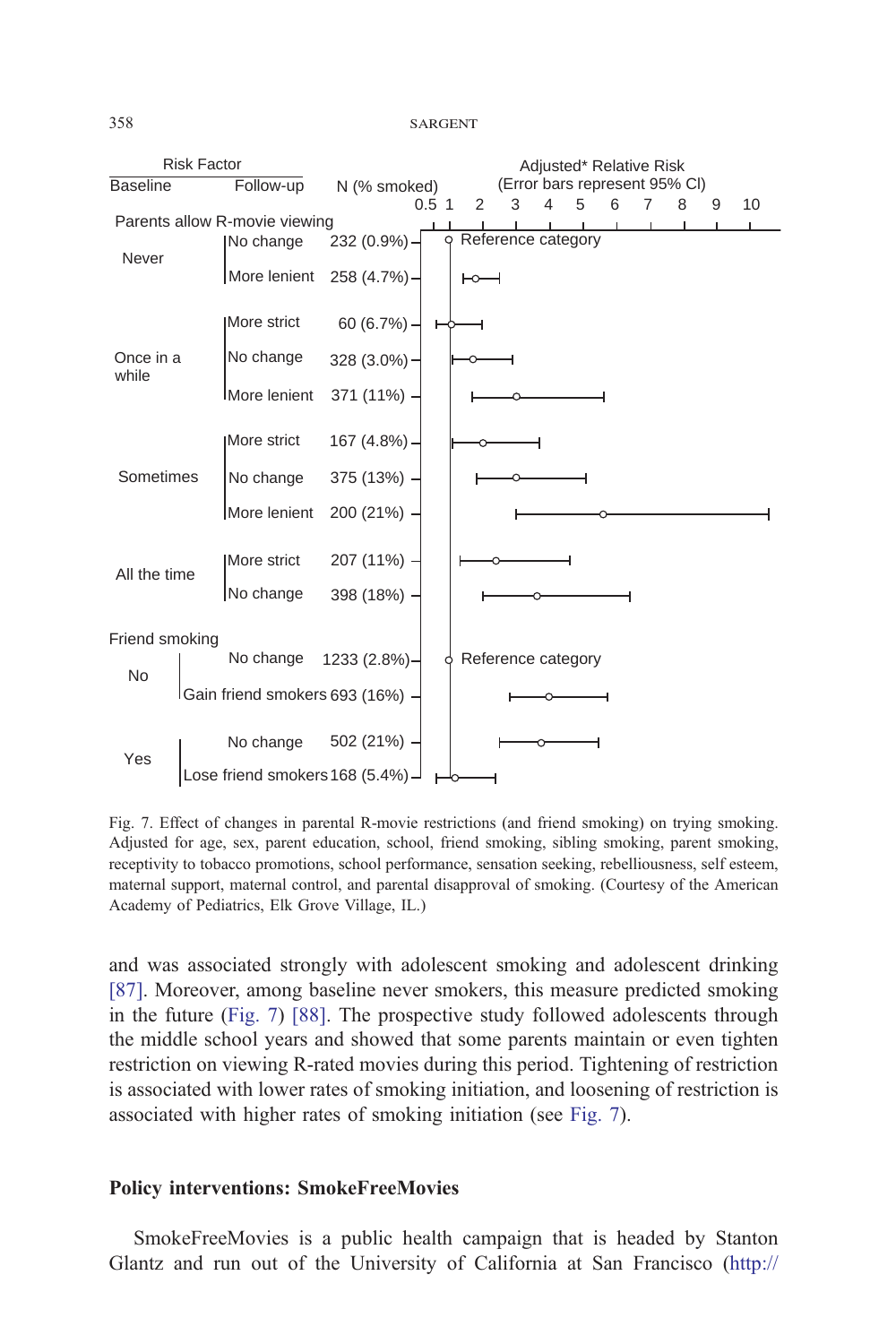[smok]( http:\\www.smokefreemovies.ucsf.edu )efreemovies.ucsf.edu). The campaign aims to reduce the impact of smoking in movies on teens through four specific voluntary movie industry policy changes:

- Rate new smoking movies R. Any film that shows or implies tobacco should be rated R. The only exceptions should be when the presentation of tobacco clearly and unambiguously reflects the dangers and consequences of tobacco use or is necessary to represent smoking of a real historical figure.
- Certify no pay-offs. The producers should post a certificate in the credits at the end of the movie declaring that nobody on the production received anything of value (cash money, free cigarettes or other gifts, free publicity, interest-free loans, or anything else) from anyone in exchange for using or displaying tobacco.
- Require strong antismoking advertisements. Studios and theaters should require a genuinely strong antismoking advertisement (not one produced by a tobacco company) to run before any film with any tobacco presence, regardless of its Motion Picture Association of America (MPAA) rating.
- Stop identifying tobacco brands. There should be no tobacco brand identification nor the presence of tobacco brand imagery (eg, billboards) in the background of any movie scene.

The SmokeFreeMovies campaign is based on a realistic appraisal of industry behavior that is gained from years of experience with the tobacco industry. It takes as a given that industries will be reluctant to change the status quo unless they perceive massive public pressure that could undermine their public image, or unless the change would impact profits positively. The goal of the campaign is to create a groundswell of support for the policy aims within the public health community and, eventually, among public policy makers to bring pressure to bear on the industry. As of 2004, the campaign had gained the endorsement of many mainstream health organizations, including the World Health Organization, the American Medical Association, the American Academy of Pediatrics, and the American Heart Association.

The SmokeFreeMovies media campaign began by rolling out a print advertising campaign in March 2001 that was aimed at members of the movie industry. The advertising campaign is designed to raise awareness about the effect of smoking in movies on adolescent smoking and to place the responsibility for change on the studio executives, theater owners, and actors. In addition, the advertising campaign questions the motives of the movie industry by suggesting there still may be financial ties to the tobacco industry; it also suggests that government oversight may be necessary to solve the problem. Since its inception in 2000, SmokeFreeMovies has run a series of more than 20 hard-hitting advertisements (see [Fig. 8\)](#page-15-0). The advertisements have stirred controversy inside and outside of the film industry.

Along with the advertising campaign, SmokeFreeMovies has organized and maintains a network of public health activists at state and local levels.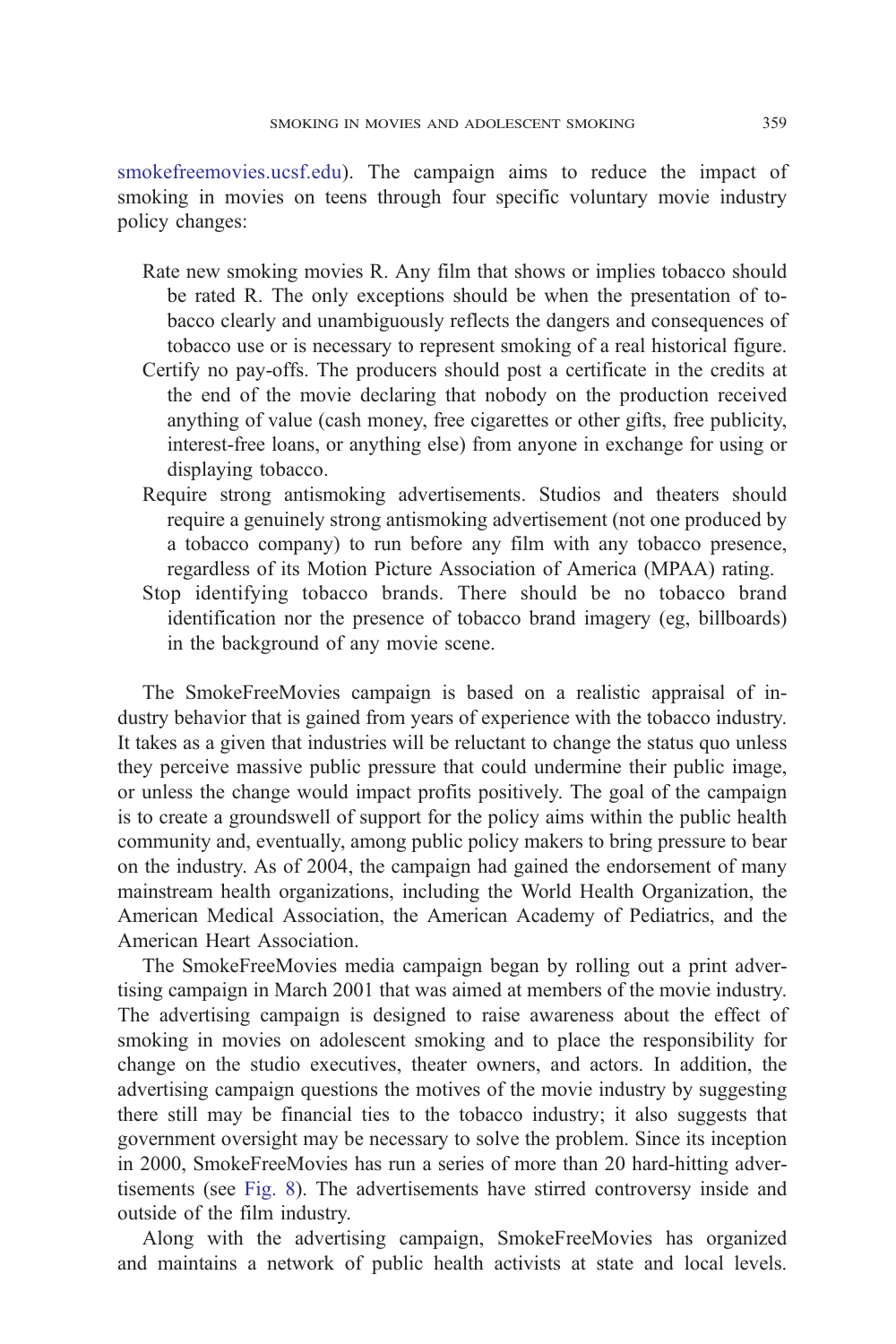[ ONE IN A SERIES ]

The evidence is in. Global and U.S. medical authorities agree. It's time for Hollywood to take smoking in movies dead seriously.

#### THE WORLD HEALTH **ORGANIZATION**

"Smoking in the movies is a major problem worldwide becau represents such a powerful promotional force...lt not only encourages children to begin smoking but helps reinforce tobacco industry market-

ing images...The American motion picture industry<br>plays a crucial role in creating this problem becaus of the worldwide reach of the movies it makes and its role as exemplar for other filmmakers."

### American Medical Association Physicians dedicated to the health of Americ

We agree that the use of smoking in movies is often gratuitous, serving<br>no purpose but to glamorize and inappropriately reinforce smoking as<br>a desirable behavior. This is particularly problematic as it applies to youth,

since smoking in movies has been shown in several<br>studies to be a risk factor for initiation of smoking by adolescents...We also support your four policy<br>recommendations to reduce tobacco use in movies."

I hrough corruption or stupidity, Invough corruption or stupidity,<br>Hollywood movies have become<br>one of Big Tobacco's last major<br>hannels to young people in the U.S. at Hollywood movies have become channels to young people in the U.S. and overseas.

The tobacco industry promised to halt cash payoffs to Hollywood in 1989. Yet smoking on screen has actually increased<br>over the past decade. And, despite the over the pass western that it is frequently indistinguishable from paid product placement.<br>Hollywood's political lobby, the MPAA,

flatly refuses to give parents warning that<br>movies or videos promote tobacco addiction, as scientific studies show they do.

Censorship is not the answer. If film<br>directors want to shill for multibillion dollar tobacco corporations for free, that's<br>their business. But tobacco is a business, too, taking more lives in the U.S. than AIDS, violence and illegal drugs combined.

Enough. The World Health Organization, American Medical Association and others - including the<br>L.A. County Department of Health Services and U.S. Public Interest Research Group urge the film industry to implement these policies now:

1] CERTIFY NO PAYOFFS, Producers should post a certificate in the closing<br>credits declaring that no one on the production received anything of value in<br>exchange for using or displaying tobacco products.

2] REQUIRE STRONG ANTI-SMOKING<br>S. Theaters and videos should run ADS. effective counter-tobacco advertising before films with any tobacco presence,<br>regardless of the film's rating.

**5] STOP IDENTIFYING TOBACCO BRANDS**. No tobacco brand identification in movies; no brand images or ads in action sequences or scene backgrounds. 4] RATE NEW SMOKING MOVIES "R."

The Rating Board should issue an  $\mathrm{^{a}R^{a}}$ rating to films that show smoking or use tobacco advertisements or brand images.<br>Such films could be rated less severely, tobac however, if by a special vote the Rating Board feels that the presentation of tobacco clearly and unambiguously reflects the dangers and consequences of tobacco<br>use or accurately represents the smoking behavior of an actual historical figure, so that a lesser rating would more responsi-<br>bly reflect the opinion of American parents.



Get the whole story at SmokeFreeMovies.ucsf.edu

Fig. 8. Example of a SmokeFreeMovies ad that ran in the California edition of the New York Times on November 20, 2002, and in Variety Magazine on December 11, 2002. (Courtesy of S. Glantz, San Francisco, CA.)



Ó



<span id="page-15-0"></span>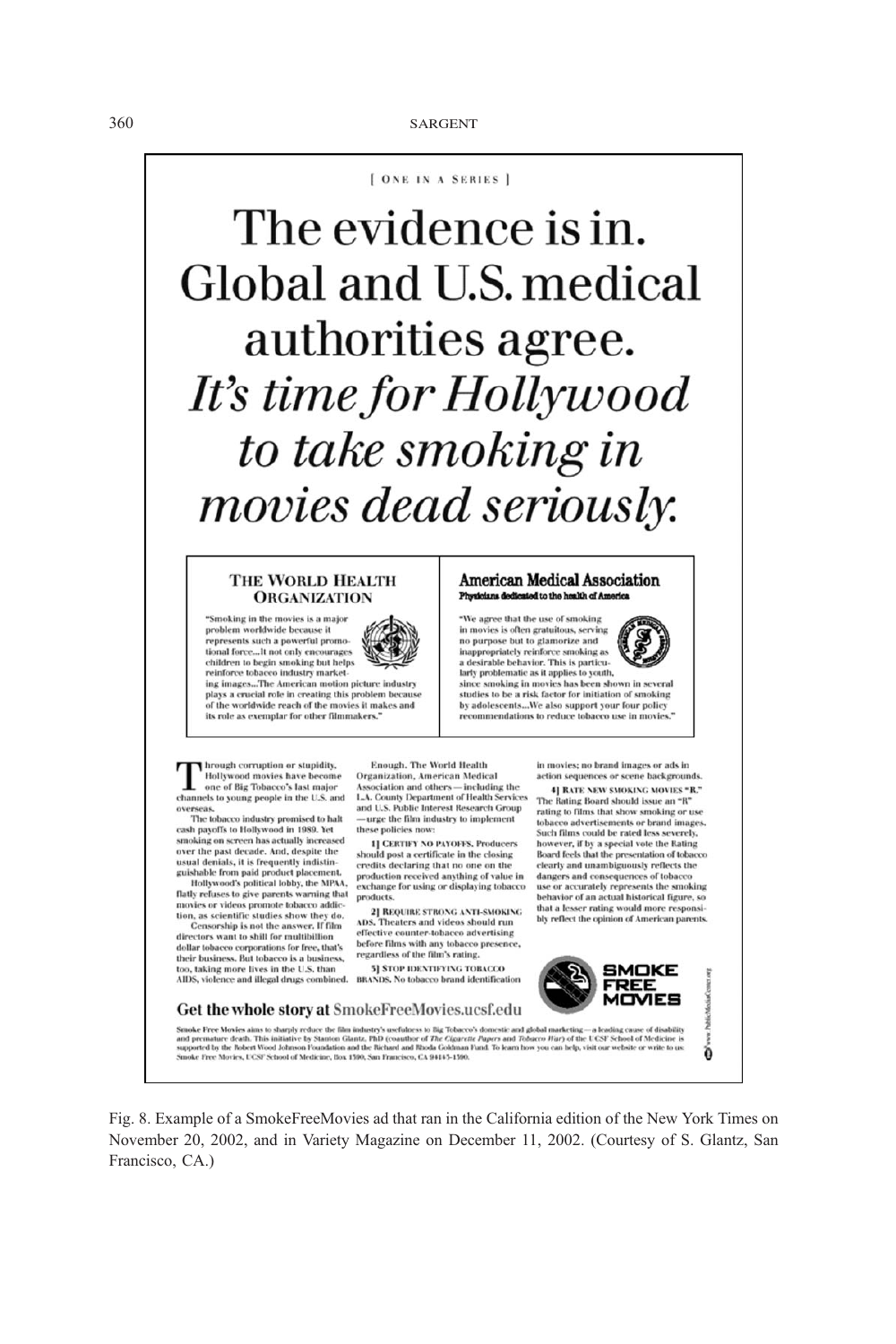These groups have developed awareness campaigns that are aimed at youth in New York, Texas, and Vermont, among others. Billboards now appear in New York to warn parents about the dangers of smoking in movies. As the result of a national letter-writing campaign, also led by public health activists from New York, more than 200,000 letters were sent from adolescents to prominent movie stars. The SmokeFreeMovies web site encourages other forms of activism, such as e-mail messages to movie executives; the Web site has had over 4 million hits (Stanton Glantz, personal communication, 2004).

The most controversial policy aim of SmokeFreeMovies is the R rating for smoking. This policy aim is under the control of the movie studios and theater owners, the two entities that run the MPAA rating system. The rationale behind the aim is that, from a public health standpoint, the role that movies play in the adoption of smoking by adolescents is far more serious than other behavioral depictions (eg, using foul language) that garner the R rating. In addition, science lends a fair amount of support to the policy change. The link between seeing smoking in movies and teen smoking seems to be strong and is documented in at least two longitudinal studies in separate samples of U.S. adolescents. This policy aim cannot be challenged on First Amendment grounds because it applies only to the proper labeling of movies; movie studios are free to continue to put smoking in movies and distribute them as long as they are labeled R.

The movie industry counters that the rating system was not created with public health considerations in mind. Instead, it was created with an eye on the sensibilities of parents. Parents tend to object and complain to theater owners when their children are exposed to sex and foul language but not when they are exposed to movie smoking. This counterargument is only partially true. The ratings incorporate violence, mainly in response to public health concerns, because few parents actually complain to theater owners about violence in movies. For example, following the Columbine killings (in 1999 two students at Columbine High School massacred several of their fellow students and teachers), President Clinton ordered the Federal Communications Commission to investigate the impact of entertainment violence on children [\[89\].](#page-24-0) The Senate conducted hearings on the poor regulation of adult entertainment. After the hearings, the movie industry agreed to delete some of the most violent scenes from soonto-be-released films in response to public health concerns and to place further restrictions on how R-rated movies are marketed. From the perspective of the movie studios, the problem with the R rating for smoking is that it creates another category of depiction that needs to be negotiated with directors and other creative people.

The assumption behind the R rating is that the industry will strip smoking from G, PG, and PG-13 movies to retain a more general audience rating. This is a sensible argument from the business perspective, because the more general rating would be expected to increase the size of the audience and the box office success. Others counter that the R rating increases adolescent desire to see the movie; this argument is based on the ''forbidden fruit'' thesis. ''Forbidden fruit'' proponents state that adolescents would have a strong desire to see R-rated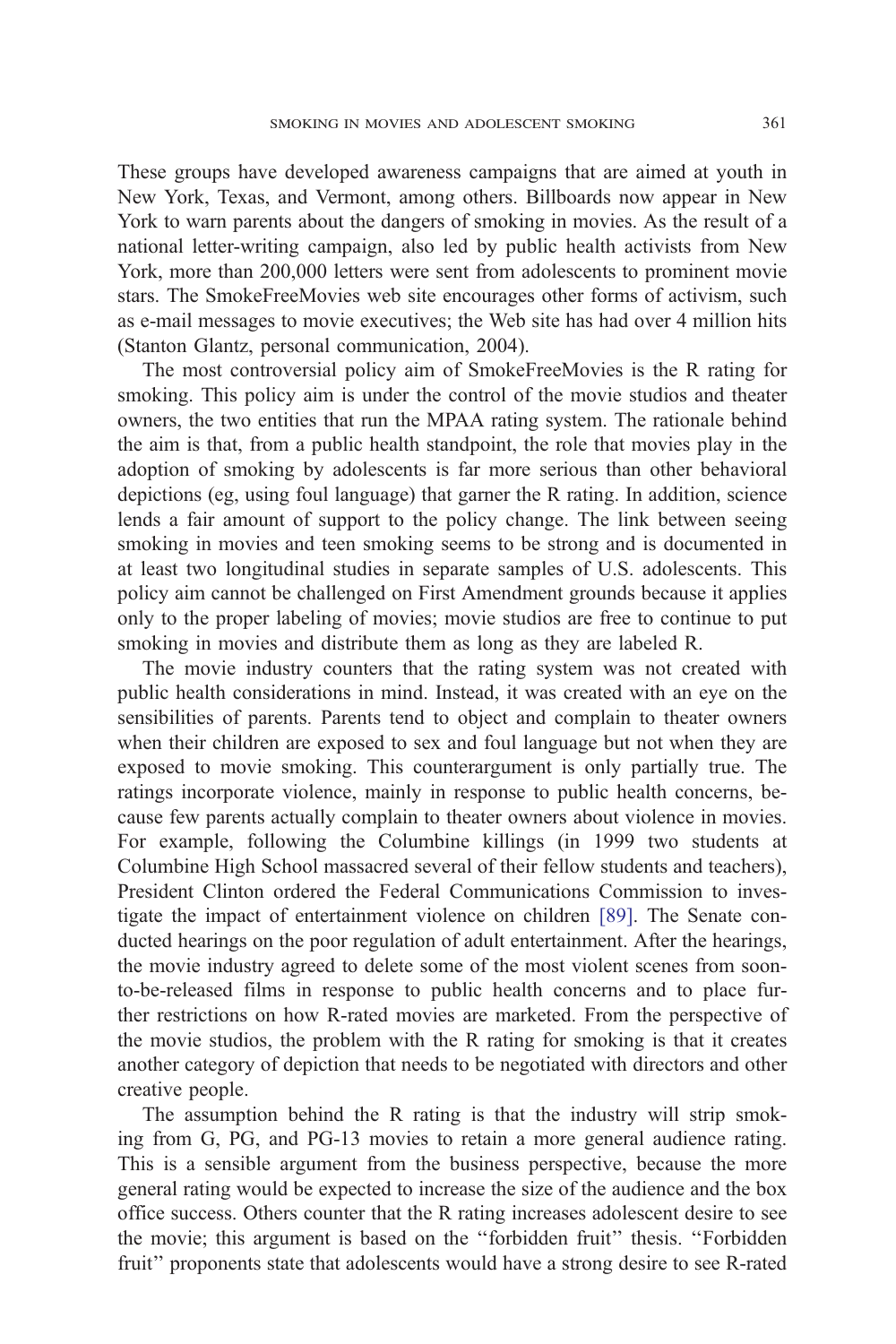movies because they are forbidden. The question is whether the balance between this desire and parental attempts to limit seeing these movies weighs in favor of higher or lower exposure rates for R-rated movies among young adolescents. If adolescents successfully circumvent attempts by parents and theaters to restrict their exposure to these movies, one would expect view rates to be similar to other rating categories. Therefore, the R rating for the smoking campaign would be futile and maybe even counterproductive. If view rates for R-rated movies are, in fact, lower among adolescents, then the argument could be made that rating movies with smoking R could limit adolescent exposure, despite making them ''forbidden fruit.'' To shed light on these possibilities, the reach of movies was determined, by MPAA rating, for a sample of young northern New England adolescents (the same sample that was discussed above in the parenting section).

The adolescents were part of an already published cross-sectional survey of 4616 students, 10 to 14 years of age who attended 15 junior high schools in New Hampshire and Vermont [\[78,90\].](#page-24-0) Each student was surveyed on whether he or she had seen a randomly selected subsample of 50 movies, drawn from 601 popular contemporary movies (based on year of release and box office success). Almost 50% of the movies were rated R. Because movies were selected randomly, each title appeared on an average of 470 surveys (SD 7). Therefore, it was possible to determine accurately the percentage of adolescents who had seen each title (termed "reach" in the marketing literature). Fig. 9 shows the distribution of reach for movies by MPAA rating. G-rated movies were seen by most of the adolescents, with a median reach of 67% of adolescents. As the rating goes up, reach decreases; this is especially true for the transition from PG-13 rating to R rating, where median and interquartile range for reach decrease substantially. Whereas the 75th percentile for reach in PG-13 movies was more



Fig. 9. Summary of the percentage of adolescents who had seen movies by Motion Picture Association of America movie rating category. The line in the middle of the box plot represents the median, with the interquartile range between the top and bottom of the box.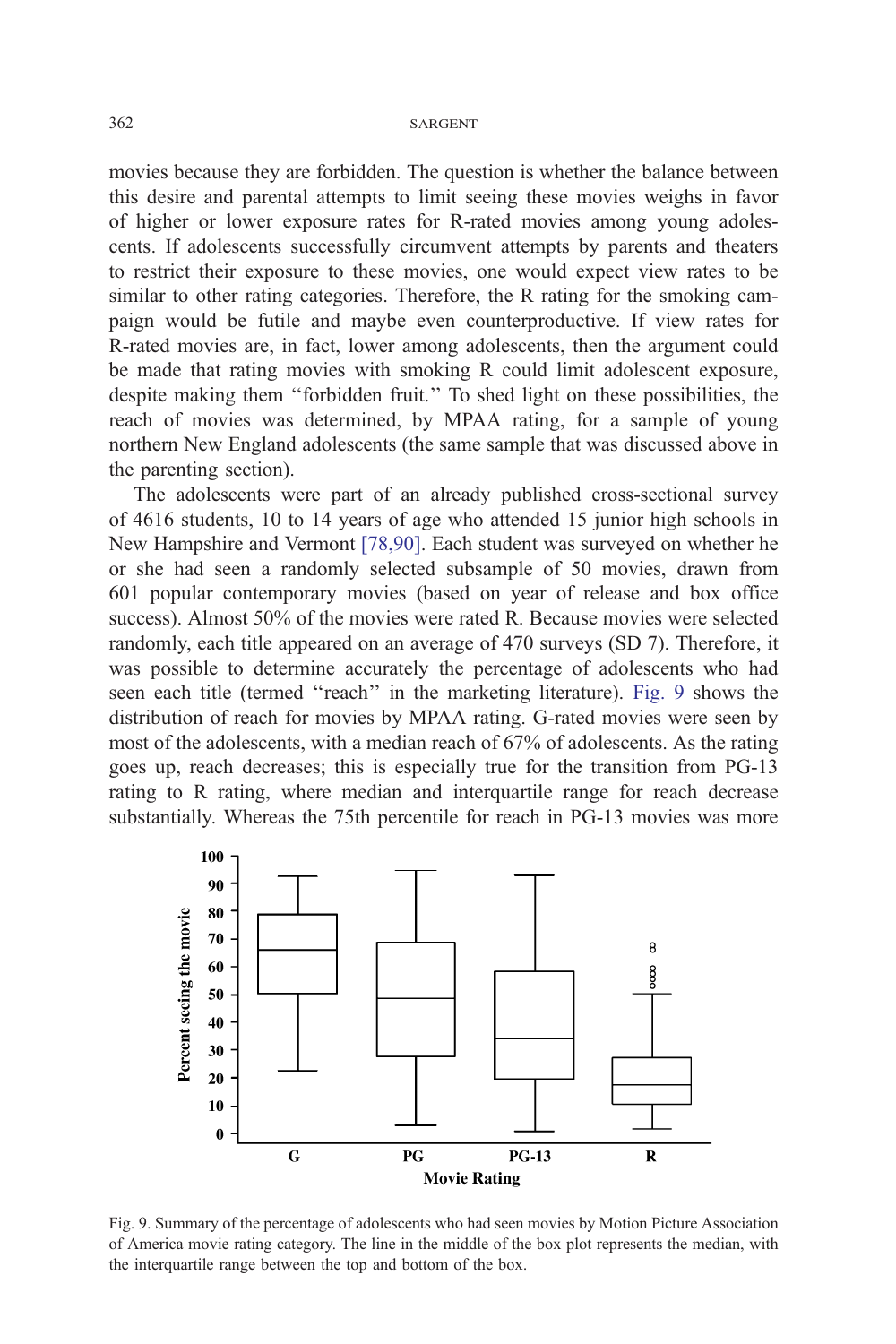than 60%, the 75th percentile for R-rated movies barely exceeded 30%. These data show conclusively that movies in the R-rating category are seen by many fewer young adolescents compared with movies that are not rated R. This probably is the result of parents who restrict access and because theaters generally enforce the R-rating as part of their participation in the MPAA ratings system.

Does this mean that rating smoking "R" would have a substantial immediate impact on teen exposure to smoking in movies? Not necessarily. In the first place, SmokeFreeMovies is calling for the R rating to be applied only to new movies; most teen exposure comes from seeing older movies on video and DVD. But the prospective R rating for smoking would cut exposure to smoking depictions at the theater substantially and would have a substantial impact over time as a result of the cumulative effects of the rating change. Conversely, if the R rating for smoking caused parents to pay less attention to the ratings system, it could result in the reach of R-rated movies increasing among younger adolescents. To counter this concern, the implementation of this policy change should go hand-in-hand with an educational campaign to teach parents about the effect of movie smoking on teen behavior and a motivational effort to convince parents to take the ratings system seriously.

### Reducing exposure to movie smoking in the home: Devices that restrict access

Home entertainment media is evolving rapidly. Media that once was only seen on television or radio is now delivered over the internet. Soon movies will be delivered to homes through high speed internet. Media watching is also evolving from a family activity to a solo activity as cable companies diversify and segment each channel to a narrower and narrower audience. As parents watch Fox in the family living room, their elementary school children are watching Nickelodeon upstairs in the playroom and their adolescent is in her room watching Comedy Central. Given this diversity and rapid change, many parents feel like they have lost control of what their children watch. Technology may be able to offer some solutions [\[91\].](#page-24-0)

The most important technological advance that offers parents control of home television is the V-CHIP, a device that allows parents to:

block programming based on identifying programs without ratings, is available to consumers at a cost which is comparable to the cost of technology that allows parents to block programming based on common ratings, and will allow parents to block a broad range of programs on a multi-channel system as effectively and as easily as technology that allows parents to block programming based on common ratings...

Since 2000, the V-CHIP is included on all televisions that are distributed in the United States with screens that are larger than 13 inches. In addition to the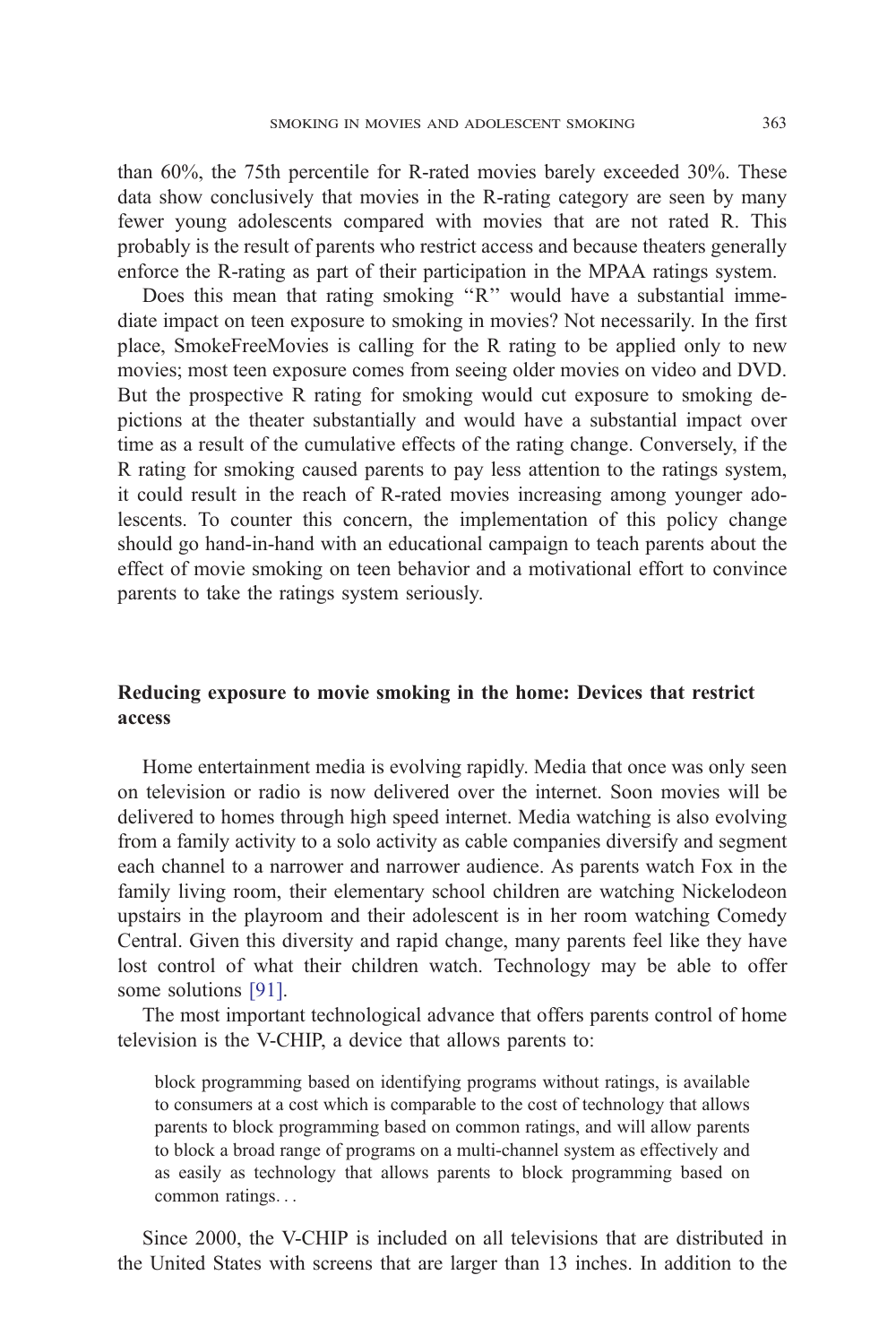V-CHIP, many modern video and DVD players contain software that gives parents the ability to block by rating, so that their children cannot play material above a certain threshold rating. Given the prevalence of this kind of technology and the interest in protecting children from the ill effects of media, one would have expected several interventions that involve the V-CHIP. Yet a MEDLINE search on ''V-CHIP'' yields only four articles and a search on PsycINFO yields only six—none of which involve cross-sectional or interventional data. Although this technology is in its infancy, the potential benefits of widespread application are clear. One study studied the effect of a blocking device to restrict television time. Parents in intervention schools received a device that limited television time each day to 2 hours maximum. Television time and increase in BMI was compared with a control school where there was no media intervention. Compared with controls, intervention children had lower mean daily television time and lower growth in body mass index [\[92\].](#page-24-0) This study, a randomized clinical trial, provides strong evidence for a powerful intervention effect.

### Incorporating antitobacco advertising into movies

There is some evidence that rolling an anti-tobacco advertisement before a movie with smoking blunts the movie's effect on attitudes. [\[93,94\].](#page-25-0) Based on this evidence, one of the aims of SmokeFreeMovies is to insert antismoking advertisements into movies with smoking. This could be done in the preview section of DVD's and at theaters. It would cost little or nothing for production studios to insert an antismoking message into the preview section of a DVD, just as they already insert anti-piracy messages. On the other hand, preview time in movie theaters is a hotly contested and sought after commodity, especially the 5-8 previews that roll just before the feature film, when the theater audience is largest (these previews are incorporated into the actual movie reel as part of a negotiation between the production companies and the National Association of Theater Owners (NATO). The production companies are not likely to allow an antismoking preview to cut into the limited time they are allotted to advertise upcoming movie releases. However, there is roughly a 15 minute period prior to the previews which is fully under the control of the company that owns the theater.

Through the state Attorneys General, meetings have been held with the president of the National Association of Theater Owners and, on another occasion, with owner-members. The theater owners receive numerous requests for public service announcements each year and are reluctant (with a few exceptions) to run antitobacco advertisements before movies. Most owners are willing to run such advertisements if they are paid for this service. Because movies appeal strongly to the teen audience, theaters may be an ideal medium for an antitobacco ad campaign; however, it is unclear from where the money to pay for such a campaign would come.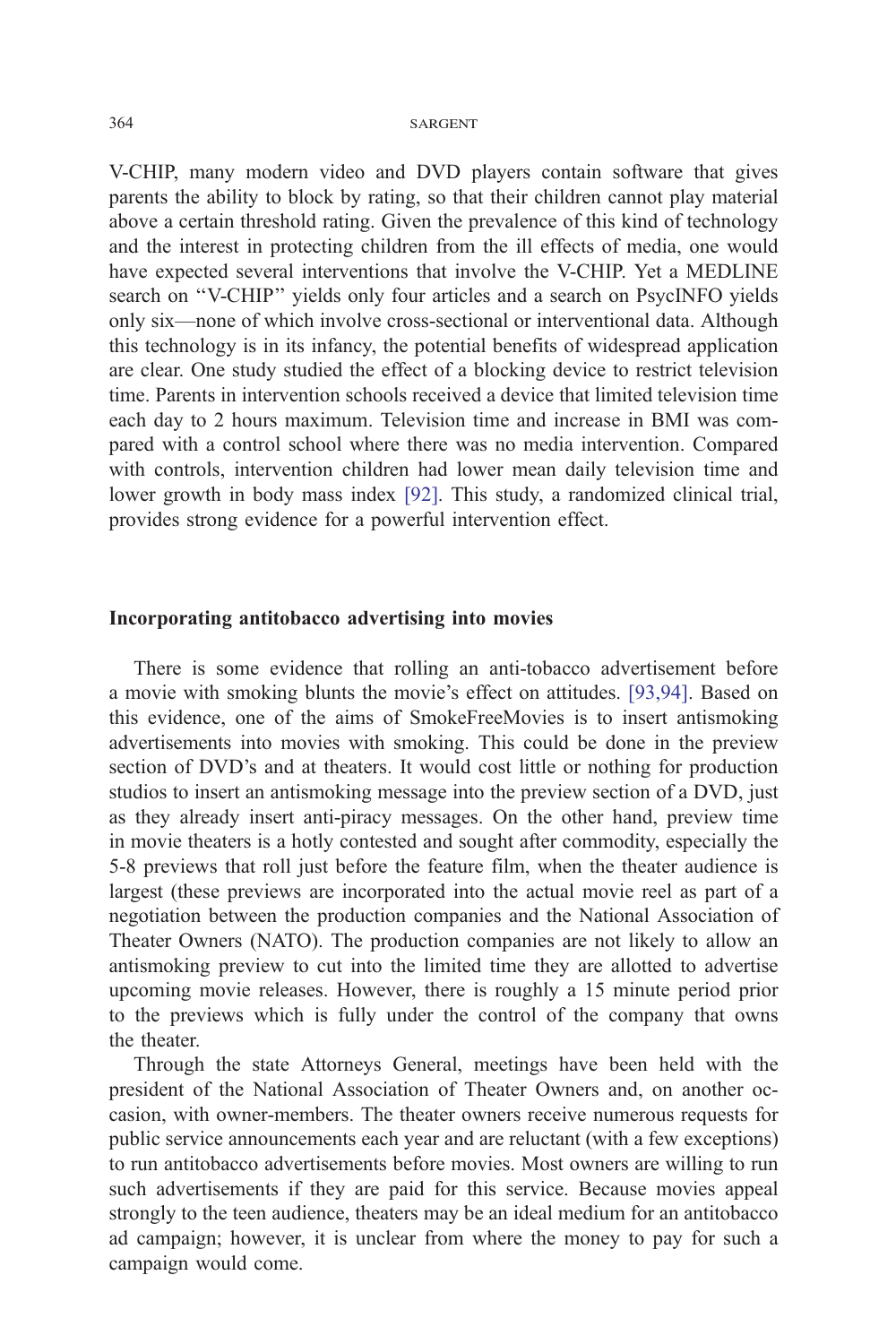### Media literacy

Media literacy refers to educational approaches to assist the viewer to understand better media inputs. Critical viewing skills are a major component of most media literacy educational programs [\[95\].](#page-25-0) From a persuasion theory standpoint [\[96,97\],](#page-25-0) these programs aim to affect the way in which the recipient processes media information. Most of the media images that viewers see are processed implicitly, without much thought. Theoretically, adolescents are affected in a cumulative fashion by images of smoking in the media. Because they see literally thousands of smoking depictions by affluent characters in movies and television over time, they come to associate smoking with positive expectations. By teaching about the mechanisms by which media persuade, media literacy programs should cause the recipient to become a more effortful processor of the media (eg, to be more skeptical of commercial messages and images). An adolescent who is knowledgeable about the role of product placement in marketing and the persuasive power of movie images of smoking is more resistant to accepting the positive expectancies that are associated with the image.

Media literacy has great appeal from a theoretic standpoint; however, there is scant evidence that these programs have short- or long-term effects on adolescents. This is a rich area for intervention research, but until it can be shown that this approach has long-term beneficial effects, the bulk of effort should be directed at pressuring the industry to decrease depictions of smoking and motivating/encouraging parents to limit access.

### Role of the pediatrician/adolescent specialist

Pediatricians should contribute on the individual and policy level. When counseling parents of preadolescents, it is important to emphasize controlling the home media environment. Prevalence studies show that R-rated movie viewing begins in 4th grade and increases with each grade thereafter. Parents should be encouraged to restrict access to R-rated and PG-13 rated movies during elementary school, because these movies—in addition to containing more violence—also contain many more depictions of smoking and alcohol use and serve as templates for the development of behavioral scripts. Prospective studies show that many parents are able to hold the line on R-rated movie restrictions through middle school, and that these adolescents have much lower rates of smoking initiation. Moreover, it is not too late to impose such restrictions in middle school; parents whose adolescents report a tightening of R-rated movie restrictions have significantly and substantially lower risks of initiating smoking.

At the policy level, it is important for pediatricians to voice support for the adoption of voluntary policies by the movie industry to limit exposure of children and adolescents to adult media. These include advertising restrictions that limit the marketing of R-rated movies on shows that are seen by a large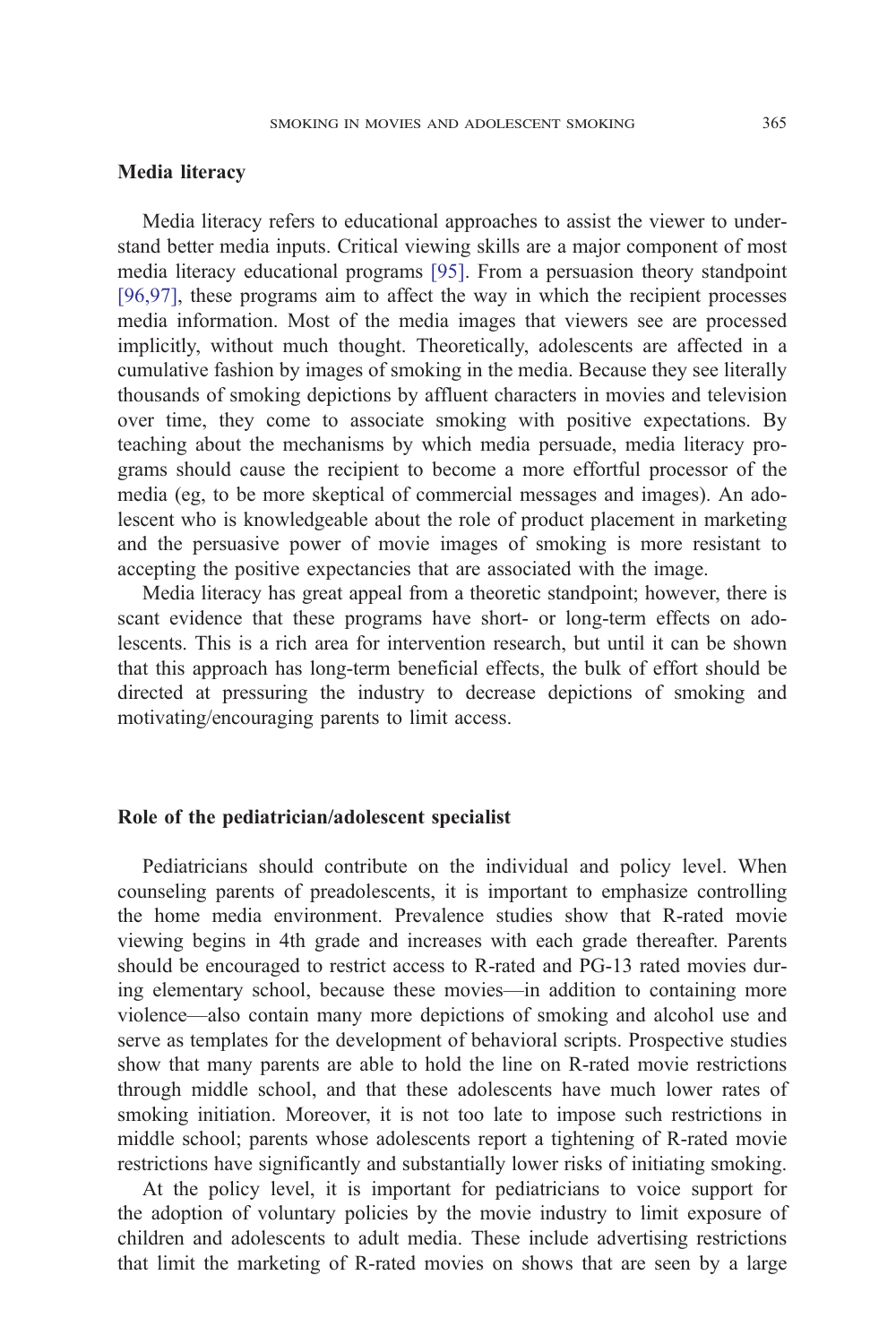<span id="page-21-0"></span>number of adolescents and the measures that are promoted by SmokeFreeMovies. The SmokeFreeMovies website includes an ''Act now!'' room that directs interested parties to local public health initiatives and allows for concerned individuals to email CEO's of major movie production companies. It also is important for pediatricians to be vocal about supporting their state Attorney General in his/her effort to determine if tobacco brand appearances in movies violate the Master Settlement Agreement. Activism on the part of pediatricians and other professionals who have an interest in adolescent health carries great weight with the general public and in the halls of Congress.

### References

- [1] Bushman BJ, Anderson CA. Media violence and the American public. Scientific facts versus media misinformation. Am Psychol 2001;56(6–7):477 – 89.
- [1a] Brainy Quote. Andy Warhol. Available at: [http://www.brainyquote.com/quotes/authors/a/]( http:\\www.brainyquote.com\quotes\authors\a\andy_warhol.html ) andy\_warhol.html. Accessed April 11, 2005.
	- [2] Dominick JR. Videogames, television violence, and aggression in teenagers. J Commun 1984;  $34(2):136 - 47.$
	- [3] Ellis GT, Sekyra III F. The effect of aggressive cartoons on the behavior of first grade children. J Psychol 1972;81:37 – 43.
	- [4] Eron LD, Huesmann LR. Adolescent aggression and television. Ann N Y Acad Sci 1980;  $347:319 - 31.$
	- [5] Freedman JL. Effect of television violence on aggressiveness. Psychol Bull 1984;96(2):227 46.
	- [6] Heath L, Bresolin LB, Rinaldi RC. Effects of media violence on children. A review of the literature. Arch Gen Psychiatry 1989;46(4):376-9.
	- [7] Collins RL, Elliott MN, Berry SH, et al. Watching sex on television predicts adolescent initiation of sexual behavior. Pediatrics 2004;114(3):e280 – 9.
	- [8] Brown JD, Newcomer SF. Television viewing and adolescents' sexual behavior. J Homosex 1991;21(1–2):77 – 91.
- [9] Murray DM, Perry CL. The measurement of substance use among adolescents: when is the 'bogus pipeline' method needed? Addict Behav  $1987;12(3):225-33$ .
- [10] Biglan M, Gilpin EA, Rohrbach LA, et al. Is there a simple correction factor for comparing adolescent tobacco-use estimates from school- and home-based surveys? Nicotine Tob Res  $2004;6(3):427 - 37.$
- [11] Dalton MA, Sargent JD, Beach ML, et al. Positive and negative outcome expectations of smoking: implications for prevention. Prev Med 1999;29(6 Pt 1):460-5.
- [12] Choi WS, Gilpin EA, Farkas AJ, et al. Determining the probability of future smoking among adolescents. Addiction 2001;96(2):313 – 23.
- [13] Conrad KM, Flay BR, Hill D. Why children start smoking cigarettes: predictors of onset. Br J Addict 1992;87(12):1711 – 24.
- [14] Eckhardt L, Woodruff SI, Elder JP. A longitudinal analysis of adolescent smoking and its correlates. J Sch Health 1994;64(2):67-72.
- [15] Flay BR, Phil D, Hu FB, et al. Psychosocial predictors of different stages of cigarette smoking among high school students. Prev Med 1998;27(5 Pt 3):A9 – 18.
- [16] Pierce JP, Choi WS, Gilpin EA, et al. Validation of susceptibility as a predictor of which adolescents take up smoking in the United States. Health Psychol  $1996;15(5):355-61$ .
- [17] Unger JB, Johnson CA, Stoddard JL, et al. Identification of adolescents at risk for smoking initiation: validation of a measure of susceptibility. Addict Behav 1997;22(1):81-91.
- [18] Sargent JD, Dalton MA, Beach ML, et al. Viewing tobacco use in movies: does it shape attitudes that mediate adolescent smoking? Am J Prev Med 2002;22(3):137 – 45.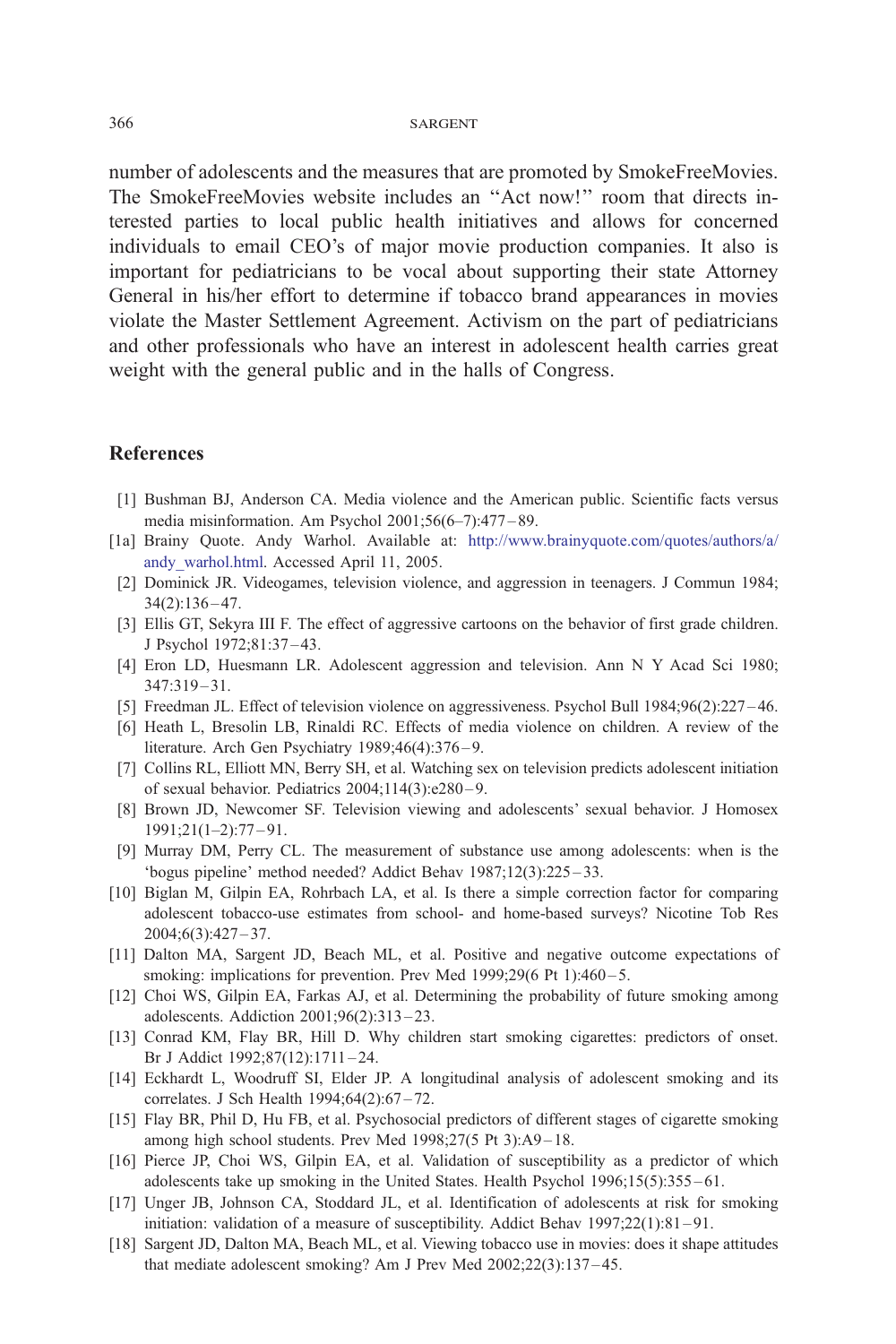- <span id="page-22-0"></span>[19] DiFranza JR, Rigotti NA, McNeill AD, et al. Initial symptoms of nicotine dependence in adolescents. Tob Control 2000;9(3):313 – 9.
- [20] DiFranza JR, Savageau JA, Fletcher K, et al. Measuring the loss of autonomy over nicotine use in adolescents: the DANDY (Development and Assessment of Nicotine Dependence in Youths) study. Arch Pediatr Adolesc Med 2002;156(4):397 – 403.
- [21] DiFranza JR, Savageau JA, Rigotti NA, et al. Development of symptoms of tobacco dependence in youths: 30 month follow up data from the DANDY study. Tob Control  $2002;11(3):228-35$ .
- [22] Lynch BS, Bonnie RJ. Growing up tobacco free–preventing nicotine addiction in children and youths: a Report of the Institute of Medicine. Washington, DC: National Academy Press; 1994.
- [23] Flay BR, Hu FB, Siddiqui O, et al. Differential influence of parental smoking and friends' smoking on adolescent initiation and escalation of smoking. J Health Soc Behav 1994;35(3):  $248 - 65.$
- [24] Flay BR. Youth tobacco use: risks, patterns, and control. In: Slade J, Orleans CT, editors. Nicotine addiction: principles and management. New York: Oxford University Press; 1993. p. 365 – 84.
- [25] Kobus K. Peers and adolescent smoking. Addiction 2003;98(Suppl 1):37 55.
- [26] Forster JL, Murray DM, Wolfson M, et al. The effects of community policies to reduce youth access to tobacco. Am J Public Health  $1998;88(8):1193-8$ .
- [27] Sargent JD, Dalton M, Beach M. Exposure to cigarette promotions and smoking uptake in adolescents: evidence of a dose-response relation. Tob Control 2000;9(2):163 – 8.
- [28] Sargent JD, Dalton MA, Beach M, et al. Cigarette promotional items in public schools. Arch Pediatr Adolesc Med 1997;151(12):1189 – 96.
- [29] Botvin GJ, Goldberg CJ, Botvin EM, et al. Smoking behavior of adolescents exposed to cigarette advertising. Public Health Rep 1993;108(2):217 – 24.
- [30] Pierce JP, Lee L, Gilpin EA. Smoking initiation by adolescent girls, 1944 through 1988. An association with targeted advertising. JAMA 1994;271(8):608-11.
- [31] Biener L, Siegel M. Tobacco marketing and adolescent smoking: more support for a causal inference. Am J Public Health 2000;90(3):407 – 11.
- [32] Biener L, Siegel M. The role of tobacco advertising and promotion in smoking initiation. In: Institute NC, editor. Changing adolescent smoking prevalence. Bethesda: US Department of Health and Human Services; 2001. p. 201 – 12 [National Institutes of Health, National Cancer Institute, Publication #NIH 02–5086].
- [33] Pierce JP, Gilpin EA, Choi WS. Sharing the blame: smoking experimentation and future smoking-attributable mortality due to Joe Camel and Marlboro advertising and promotions. Tob Control 1999;8(1):37 – 44.
- [34] Unger JB, Cruz TB, Schuster D, et al. Measuring exposure to pro- and anti-tobacco marketing among adolescents: intercorrelations among measures and associations with smoking status. J Health Commun 2001;6(1):11 – 29.
- [35] Henriksen L, Feighery EC, Wang Y, et al. Association of retail tobacco marketing with adolescent smoking. Am J Public Health 2004;94(12):2081 – 3.
- [36] Bailey SL, Ennett ST, Ringwalt CL. Potential mediators, moderators, or independent effects in the relationship between parents' former and current cigarette use and their children's cigarette use. Addict Behav 1993;18(6):601-21.
- [37] Biglan A, Duncan TE, Ary DV, et al. Peer and parental influences on adolescent tobacco use. J Behav Med 1995;18(4):315 – 30.
- [38] Cohen DA, Richardson J, LaBree L. Parenting behaviors and the onset of smoking and alcohol use: a longitudinal study. Pediatrics 1994;94(3):368 – 75.
- [39] Sargent JD, Dalton M. Does parental disapproval of smoking prevent adolescents from becoming established smokers? Pediatrics 2001;108(6):1256 – 62.
- [40] Pierce JP, Distefan JM, Jackson C, et al. Does tobacco marketing undermine the influence of recommended parenting in discouraging adolescents from smoking? Am J Prev Med 2002;  $23(2):73 - 81.$
- [41] Jackson C, Henriksen L, Foshee VA. The Authoritative Parenting Index: predicting health risk behaviors among children and adolescents. Health Educ Behav 1998;25(3):319–37.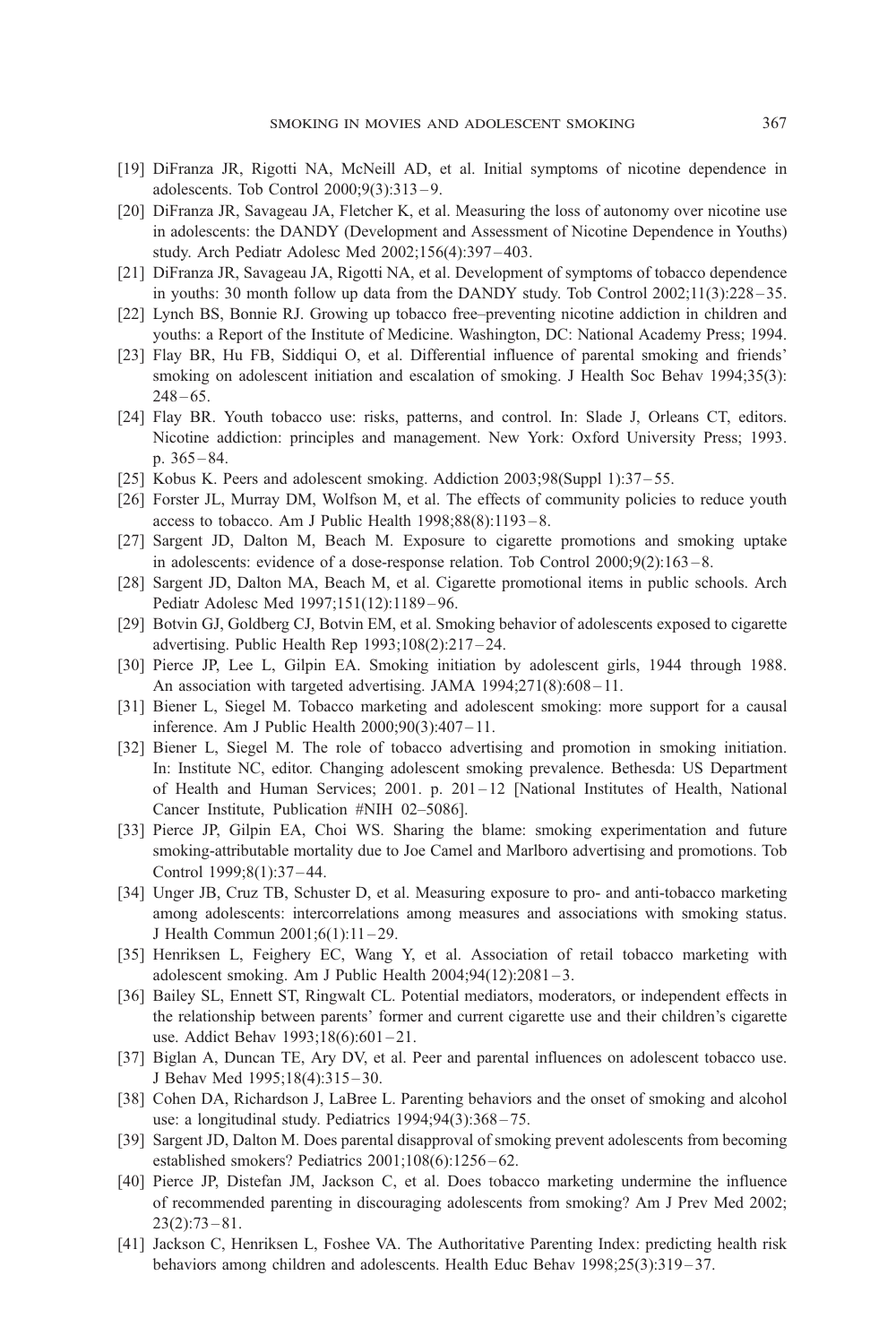- <span id="page-23-0"></span>[42] Laniado-Laborin R, Woodruff SI, Candelaria JI, et al. Parental prompting and smoking among Latino youth. Ethn Dis 2002;12(4):508 – 16.
- [43] Jackson C, Dickinson D. Can parents who smoke socialise their children against smoking? Results from the Smoke-free Kids Intervention Trial. Tob Control 2003;12(1):52 – 9.
- [44] Bandura A. Social foundations of thought and action. a social cognitive theory. Englewood Cliffs (NJ): Prentice Hall; 1986.
- [45] Geen RG. Some effects of observing violence upon the behavior of the observer. Prog Exp Pers Res 1978;8:49-92.
- [46] Phillips DP. The behavioral impact of violence in the mass media: a review of the evidence from laboratory and nonlaboratory investigations. Sociol Soc Res 1982;66:387 – 98.
- [47] Cook TD, Kendzierski DA, Thomas SV. The implicit assumptions of television research: an analysis of the 1982 NIMH report on television and behavior. Public Opin Q 1983;47(2):  $161 - 201$ .
- [48] De Maio-Esteves M, Shuzman E. Adolescent suicide in a technological society. Top Clin Nurs  $1983;5(1):59-65.$
- [49] Eron LD, Huesmann RL, Brice P. Age trends in the development of aggression, sex typing, and related television habits. Dev Psychol 1983;19:71 – 7.
- [50] Messner SF. Television violence and violent crime: an aggregate analysis. Soc Probl 1986;33:  $218 - 35.$
- [51] Strasburger VC. Adolescent sexuality and the media. Pediatr Clin N Am 1989;36(3):747 73.
- [52] Strasburger VC, Donnerstein E. Children, adolescents, and the media in the 21st century. Adolesc Med 2000;11(1):51-68.
- [53] Sussman S, Dent CW, McAdams LA, et al. Group self-identification and adolescent cigarette smoking: a 1-year prospective study. J Abnorm Psychol 1994;103(3):576–80.
- [54] Brannon BR, Dent CW, Flay BR, et al. The television, school, and family project. V. The impact of curriculum delivery format on program acceptance. Prev Med 1989;18(4):492 – 502.
- [55] Flay BR, Miller TQ, Hedeker D, et al. The television, school, and family smoking prevention and cessation project. VIII. Student outcomes and mediating variables. Prev Med 1995;24(1):  $29 - 40.$
- [56] Flay BR, Brannon BR, Johnson CA, et al. The television school and family smoking prevention and cessation project. 1. Theoretical basis and program development. Prev Med 1988;17(5):  $585 - 607$ .
- [57] Roberts DF, Foehr UG, Rideout VJ, et al. Kids and media at the new millenium: a comprehensive national analysis of children's media use. Menlo Park (CA): Kaiser Family Foundation; 1999.
- [58] Gibbons FX, Buunk BP. Individual differences in social comparison: development of a scale of social comparison orientation. J Pers Soc Psychol 1999;76(1):129-42.
- [59] Gibbons FX, Gerrard M. Health images and their effects on health behavior. In: Buunk BP, Gibbons FX, editors. Health, coping and well-being: perspectives from social comparison theory. Mahwah (NJ): Lawrence Erlbaum Associates; 1997. p. 63-94.
- [60] Tickle JJ, Sargent JD, Dalton MA, et al. Favourite movie stars, their tobacco use in contemporary movies, and its association with adolescent smoking. Tob Control  $2001;10(1):16-22$ .
- [61] Wills TA, Cleary S, Filer M, et al. Temperament related to early-onset substance use: test of a developmental model. Prev Sci  $2001;2(3):145-63$ .
- [62] Russo MF, Stokes GS, Lahey BB, et al. A sensation seeking scale for children: further refinement and psychometric development. J Psychopathol Behav Assess 1993;15(2):69 – 85.
- [63] Donohew RL, Hoyle RH, Clayton RR, et al. Sensation seeking and drug use by adolescents and their friends: models for marijuana and alcohol. J Stud Alcohol 1999;60(5):622 – 31.
- [64] Burt RD, Dinh KT, Peterson Jr AV, et al. Predicting adolescent smoking: a prospective study of personality variables. Prev Med 2000;30(2):115 – 25.
- [65] Potts R, Dedmon A, Halford J. Sensation seeking, television viewing motives, and home television viewing patterns. Pers Individ Dif  $1996;21(6):1081-4$ .
- [66] Wills TA, Cleary SD. Peer and adolescent substance use among 6th–9th graders: latent growth analyses of influence versus selection mechanisms. Health Psychol 1999;18(5):453 – 63.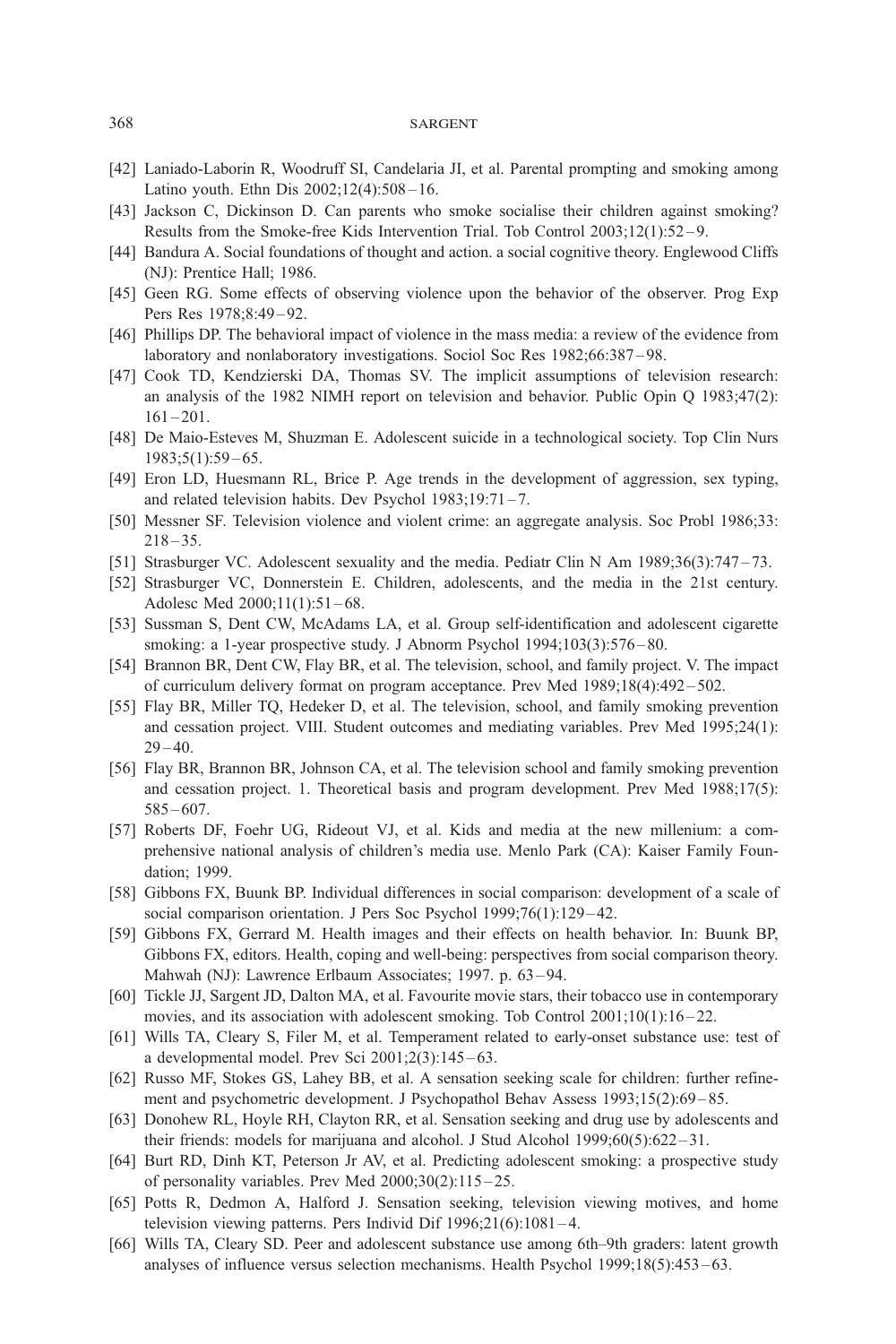- <span id="page-24-0"></span>[67] Truglio RT, Murphy KC, Oppenheimer S, et al. Predictors of children's entertainment television viewing: Why are they tuning in? J Appl Dev Psychol 1996;17(4):475 – 93.
- [68] Dalton MA, Tickle JJ, Sargent JD, et al. The incidence and context of tobacco use in popular movies from 1988 to 1997. Prev Med 2002;34(5):516-23.
- [69] Goldstein AO, Sobel RA, Newman GR. Tobacco and alcohol use in G-rated children's animated films. JAMA 1999;281(12):1131-6.
- [70] Hazan AR, Lipton HL. Popular films do not reflect current tobacco use. Am J Public Health 1994;84(6):998.
- [71] Stockwell TF, Glantz SA. Tobacco use is increasing in popular films. Tob Control 1997;6(4):  $282 - 4.$
- [72] Terre L, Drabman RS, Speer P. Health-relevant behaviors in media. J Appl Soc Psychol 1991;  $21(16):1303 - 19.$
- [73] Mekemson C, Glantz SA. How the tobacco industry built its relationship with Hollywood. Tob Control 2002;11(Suppl 1):I81 – 91.
- [74] Sargent JD, Tickle JJ, Beach ML, et al. Brand appearances in contemporary cinema films and contribution to global marketing of cigarettes. Lancet 2001;357(9249):29 – 32.
- [75] Roberts D, Henriksen L, Christenson P. Substance use in popular movies and music. Rockville (MD): Office of National Drug Control Policy; 1999.
- [76] Distefan JM, Gilpin EA, Sargent JD, et al. Do movie stars encourage adolescents to start smoking? Evidence from California. Prev Med 1999;28(1):1-11.
- [77] Distefan JM, Pierce JP, Gilpin EA. Do favorite movie stars influence adolescent smoking initiation? Am J Public Health 2004;94(7):1239 – 44.
- [78] Sargent JD, Beach ML, Dalton MA, et al. Effect of seeing tobacco use in films on trying smoking among adolescents: cross sectional study. BMJ 2001;323(7326):1394-7.
- [79] Sargent JD, Dalton MA, Heatherton T, Beach M, et al. Modifying exposure to smoking depicted in movies: a novel approach to preventing adolescent smoking. Arch Pediatr Adolesc Med  $2003;157(7):643-8.$
- [80] Dalton MA, Sargent JD, Beach ML, et al. Effect of viewing smoking in movies on adolescent smoking initiation: a cohort study. Lancet 2003;362(9380):281-5.
- [81] Pechmann C, Shih CF. Smoking scenes in movies and antismoking advertisements before movies: effects on youth. J Mark  $1999;63(3):1-13$ .
- [82] Gibson B, Maurer J. Cigarette smoking in the movies: the influence of product placement in attitudes toward smoking and smokers. J Appl Soc Psychol 2000;30(7):1457-73.
- [83] Hines D, Saris R, Throckmorton-Belzer L. Cigarette smoking in popular films: does it increase viewers' likelihood to smoke? J Appl Soc Psychol 2000;30:2246 – 69.
- [84] Baumrind D. Child care practices anteceding three patterns of preschool behavior. Genet Psychol Monogr 1967;75(1):43 – 88.
- [85] Baumrind D. Parental disciplinary patterns and social competence. Youth Soc 1978;9(3):239.
- [86] Baumrind D. The influence of parenting style on adolescent competence and substance use. J Early Adolesc 1991;11:56 – 65.
- [87] Dalton MA, Ahrens MB, Sargent JD, et al. Relation between parental restrictions on movies and adolescent use of tobacco and alcohol. Eff Clin Pract  $2002;5(1):1-10$ .
- [88] Sargent JD, Beach ML, Dalton MA, et al. Effect of parental R-rated movie restriction on adolescent smoking initiation: a prospective study. Pediatrics 2004;114(1):149 – 56.
- [89] Federal Trade Commission. Marketing violent entertainment to children: a review of selfregulation and industry practices in the motion picture, music recording and electronic game industries. Washington, DC: Federal Trade Commission; 2000.
- [90] Sargent JD, Heatherton TF, Ahrens MB, et al. Adolescent exposure to extremely violent movies. J Adolesc Health 2002;31(6):449 – 54.
- [91] Federal Communications Commission. Excerpts from V-chip legislation. Requirement for manufacture of televisions that block programs. Available at: [http://www.fcc.gov/vchip/legislation.]( http:\\www.fcc.gov\vchip\legislation.html#vchip ) html#vchip. Accessed December 14, 2004.
- [92] Robinson TN. Reducing children's television viewing to prevent obesity: a randomized controlled trial. JAMA 1999;282(16):1561 – 7.